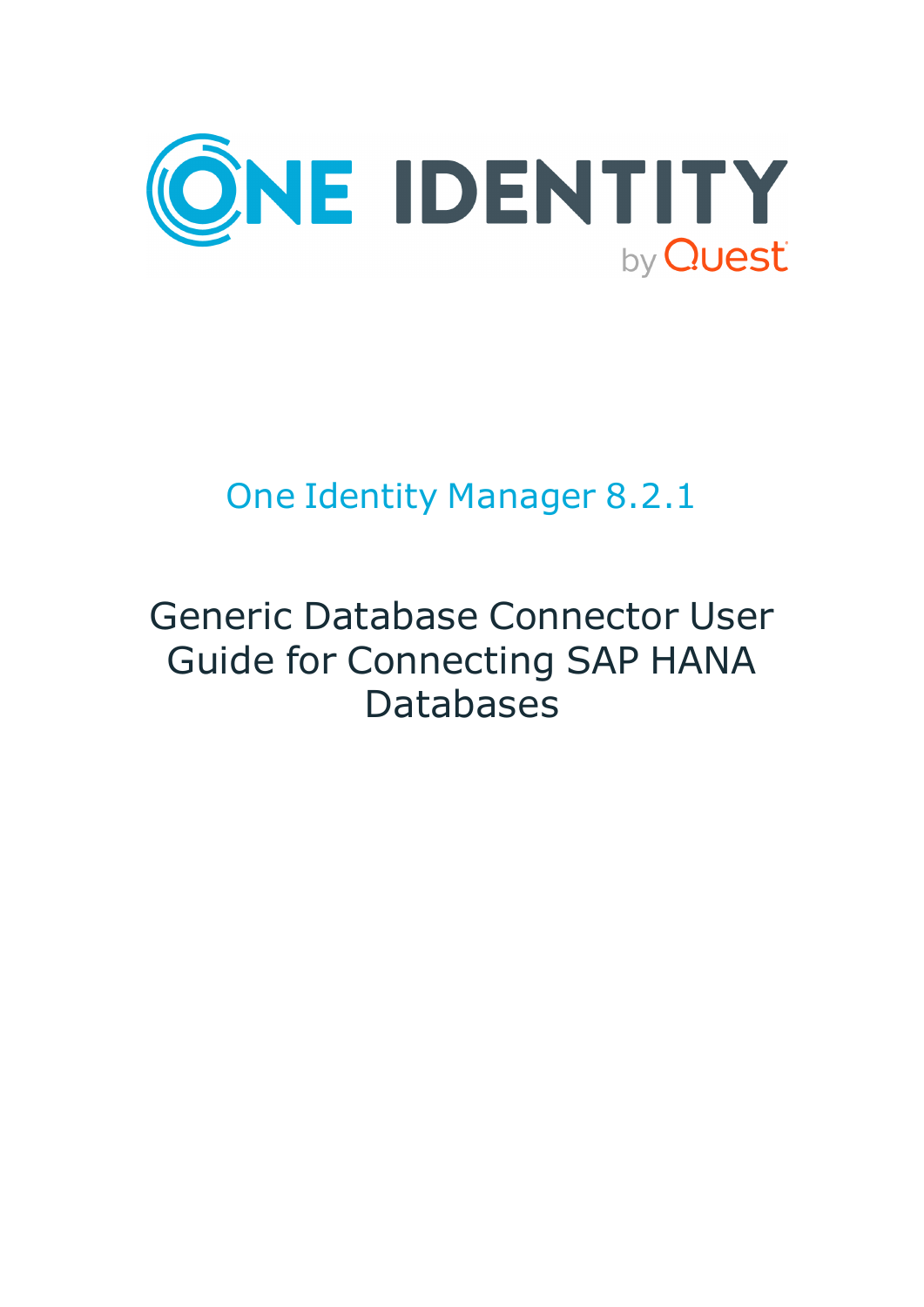#### **Copyright 2022 One Identity LLC.**

#### **ALL RIGHTS RESERVED.**

This guide contains proprietary information protected by copyright. The software described in this guide is furnished under a software license or nondisclosure agreement. This software may be used or copied only in accordance with the terms of the applicable agreement. No part of this guide may be reproduced or transmitted in any form or by any means, electronic or mechanical, including photocopying and recording for any purpose other than the purchaser's personal use without the written permission of One Identity LLC .

The information in this document is provided in connection with One Identity products. No license, express or implied, by estoppel or otherwise, to any intellectual property right is granted by this document or in connection with the sale of One Identity LLC products. EXCEPT AS SET FORTH IN THE TERMS AND CONDITIONS AS SPECIFIED IN THE LICENSE AGREEMENT FOR THIS PRODUCT, ONE IDENTITY ASSUMES NO LIABILITY WHATSOEVER AND DISCLAIMS ANY EXPRESS, IMPLIED OR STATUTORY WARRANTY RELATING TO ITS PRODUCTS INCLUDING, BUT NOT LIMITED TO, THE IMPLIED WARRANTY OF MERCHANTABILITY, FITNESS FOR A PARTICULAR PURPOSE, OR NON-INFRINGEMENT. IN NO EVENT SHALL ONE IDENTITY BE LIABLE FOR ANY DIRECT, INDIRECT, CONSEQUENTIAL, PUNITIVE, SPECIAL OR INCIDENTAL DAMAGES (INCLUDING, WITHOUT LIMITATION, DAMAGES FOR LOSS OF PROFITS, BUSINESS INTERRUPTION OR LOSS OF INFORMATION) ARISING OUT OF THE USE OR INABILITY TO USE THIS DOCUMENT, EVEN IF ONE IDENTITY HAS BEEN ADVISED OF THE POSSIBILITY OF SUCH DAMAGES. One Identity makes no representations or warranties with respect to the accuracy or completeness of the contents of this document and reserves the right to make changes to specifications and product descriptions at any time without notice. One Identity does not make any commitment to update the information contained in this document.

If you have any questions regarding your potential use of this material, contact:

One Identity LLC. Attn: LEGAL Dept 4 Polaris Way Aliso Viejo, CA 92656

Refer to our Web site ([http://www.OneIdentity.com](http://www.oneidentity.com/)) for regional and international office information.

#### **Patents**

One Identity is proud of our advanced technology. Patents and pending patents may apply to this product. For the most current information about applicable patents for this product, please visit our website at [http://www.OneIdentity.com/legal/patents.aspx](http://www.oneidentity.com/legal/patents.aspx).

#### **Trademarks**

One Identity and the One Identity logo are trademarks and registered trademarks of One Identity LLC. in the U.S.A. and other countries. For a complete list of One Identity trademarks, please visit our website at [www.OneIdentity.com/legal](http://www.oneidentity.com/legal). All other trademarks are the property of their respective owners.

#### **Legend**

- **WARNING: A WARNING icon highlights a potential risk of bodily injury or property damage, for which industry-standard safety precautions are advised. This icon is often associated with electrical hazards related to hardware.**
- **CAUTION: A CAUTION icon indicates potential damage to hardware or loss of data if** A **instructions are not followed.**

One Identity Manager Generic Database Connector User Guide for Connecting SAP HANA Databases Updated - 27 April 2022, 02:27 Version - 8.2.1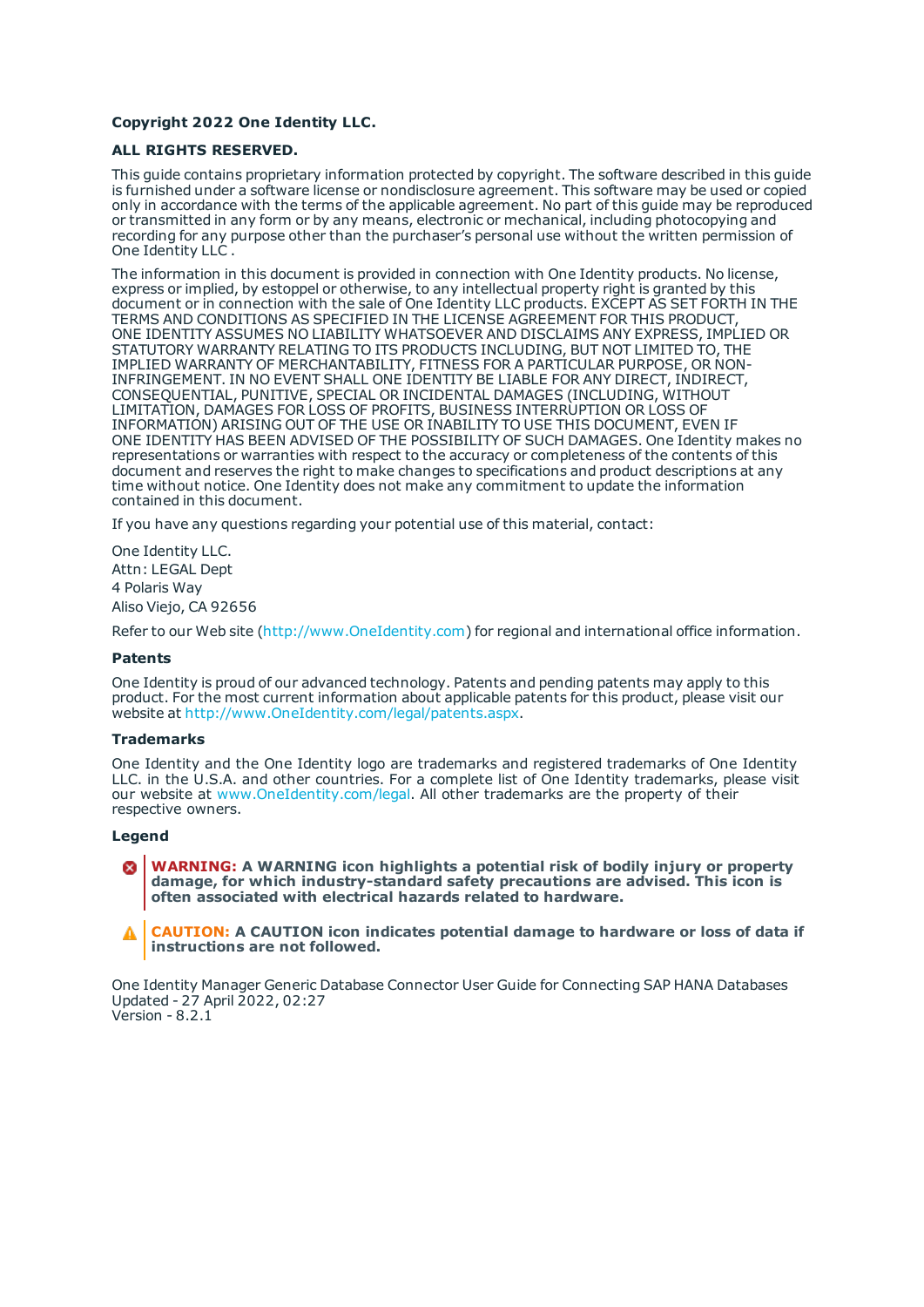## **Contents**

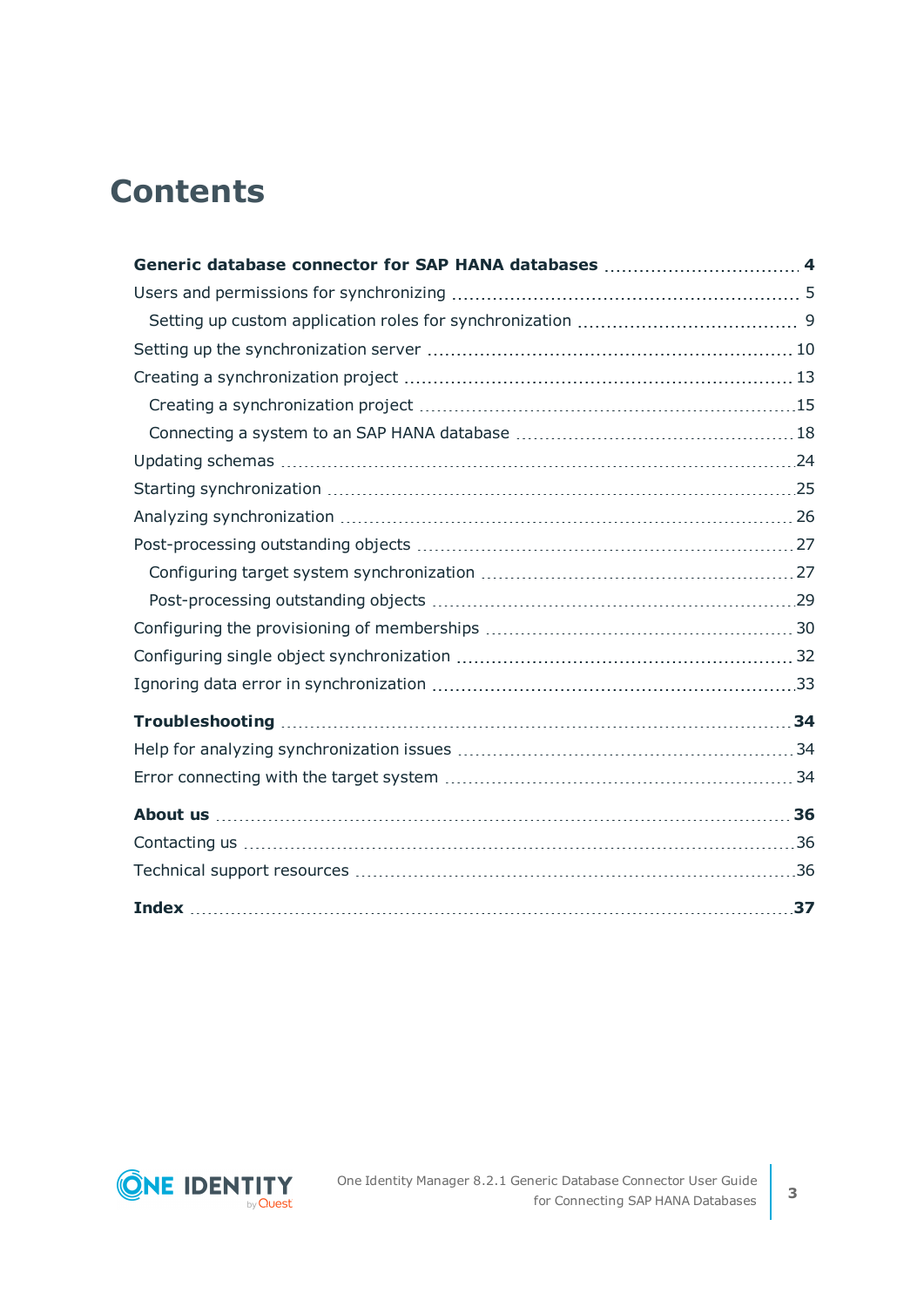# <span id="page-3-0"></span>**Generic database connector for SAP HANA databases**

With this generic database connector, you can synchronize external databases with the One Identity Manager database. One Identity Manager supports connecting to SAP HANA databases, amongst others.

The generic database connector cannot load any random external database system data configuration. For example, custom data types and columns containing value list are not currently supported.

The generic database connection does not provide a project template for setting up synchronization. You must create synchronization configuration components (such as mappings, workflows or start up configurations) manually after the synchronization project has been saved.

In the Synchronization Editor, external database tables and columns are referenced as schema types and schema properties.

#### *To set up synchronization with a database*

- 1. Install and configure a synchronization server and declare the server as a Job server in One Identity Manager.
- 2. Provide One Identity Manager users with the required permissions for setting up synchronization and post-processing synchronization objects.
- 3. Create a synchronization project with the Synchronization Editor.

#### **Detailed information about this topic**

- Setting up the [synchronization](#page-9-0) server on page 10
- $\cdot$  Users and permissions for [synchronizing](#page-4-0) on page  $5$
- $\cdot$  Creating a [synchronization](#page-12-0) project on page 13

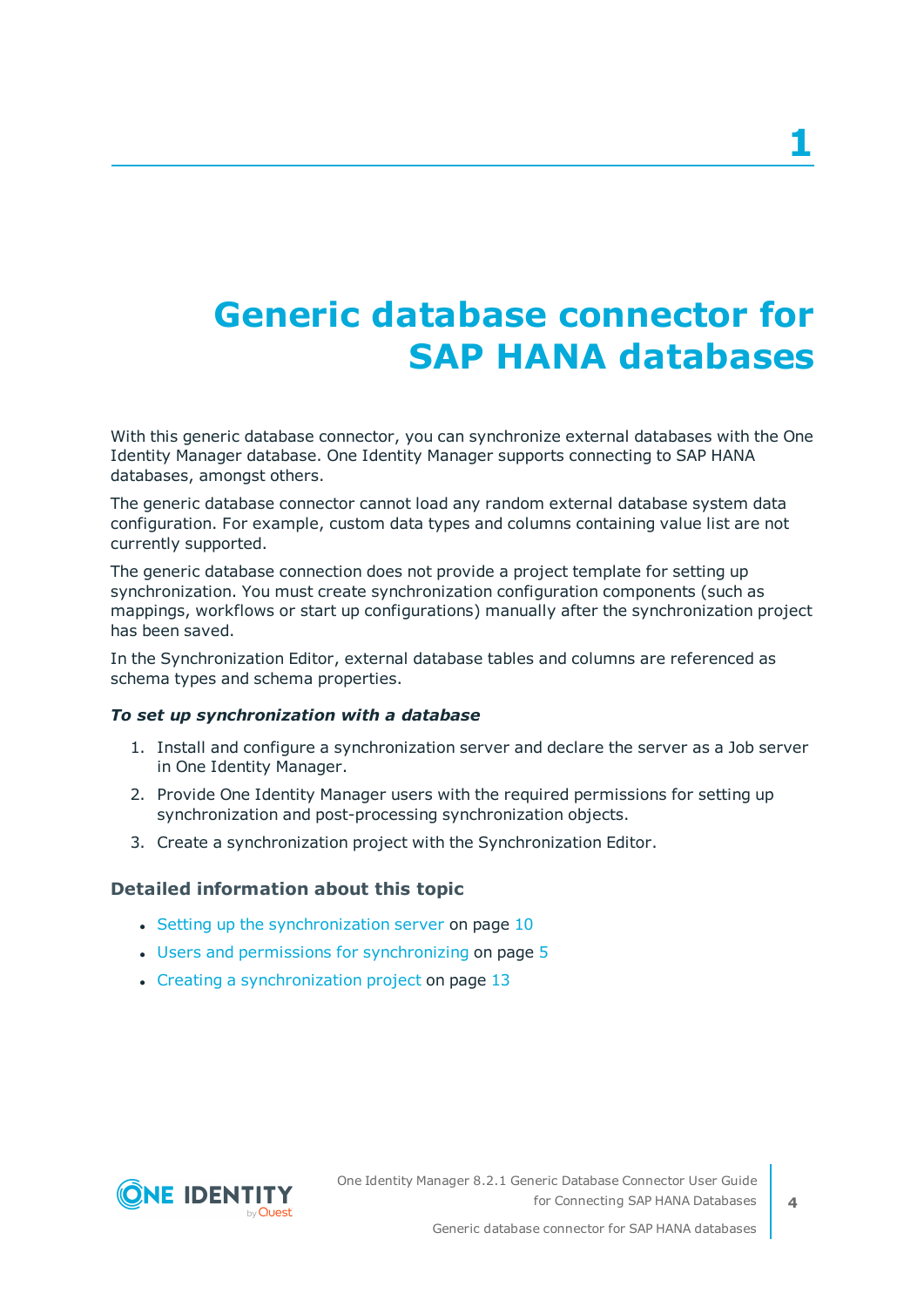## <span id="page-4-0"></span>**Users and permissions for synchronizing**

In the synchronization with the database connectors, there are three use cases for mapping synchronization objects in the One Identity Manager data model.

- 1. Mapping custom target systems
- 2. Mapping default tables (for example Person or Department)
- 3. Mapping custom tables

In the case of One Identity Manager tools non role-based login, it is sufficient to add a system user in the **DPR\_EditRights\_Methods** and **QBM\_LaunchPad** permissions groups. For more information about system users and permissions groups, see the *One Identity Manager Authorization and Authentication Guide*.

| User                                                             | Tasks                                                                                                                                        |  |  |
|------------------------------------------------------------------|----------------------------------------------------------------------------------------------------------------------------------------------|--|--|
| One Identity Manager<br>administrators                           | One Identity Manager administrator and administrative system<br>users Administrative system users are not added to application<br>roles.     |  |  |
|                                                                  | One Identity Manager administrators:                                                                                                         |  |  |
|                                                                  | • Create customized permissions groups for application<br>roles for role-based login to administration tools in the<br>Designer as required. |  |  |
|                                                                  | • Create system users and permissions groups for non role-<br>based login to administration tools in the Designer as<br>required.            |  |  |
|                                                                  | • Enable or disable additional configuration parameters in<br>the Designer as required.                                                      |  |  |
|                                                                  | • Create custom processes in the Designer as required.                                                                                       |  |  |
|                                                                  | • Create and configure schedules as required.                                                                                                |  |  |
| System users in the<br>DPR_EditRights_                           | • Configure and start synchronization in the<br>Synchronization Editor.                                                                      |  |  |
| <b>Methods</b> permissions<br>group                              | • Edit the synchronization's target system types as well as<br>outstanding objects in the Manager.                                           |  |  |
| System users in the<br><b>QBM_LaunchPad</b><br>permissions group | • Working with the Launchpad.                                                                                                                |  |  |

#### **Table 1: Users and permissions groups for non role-based login**

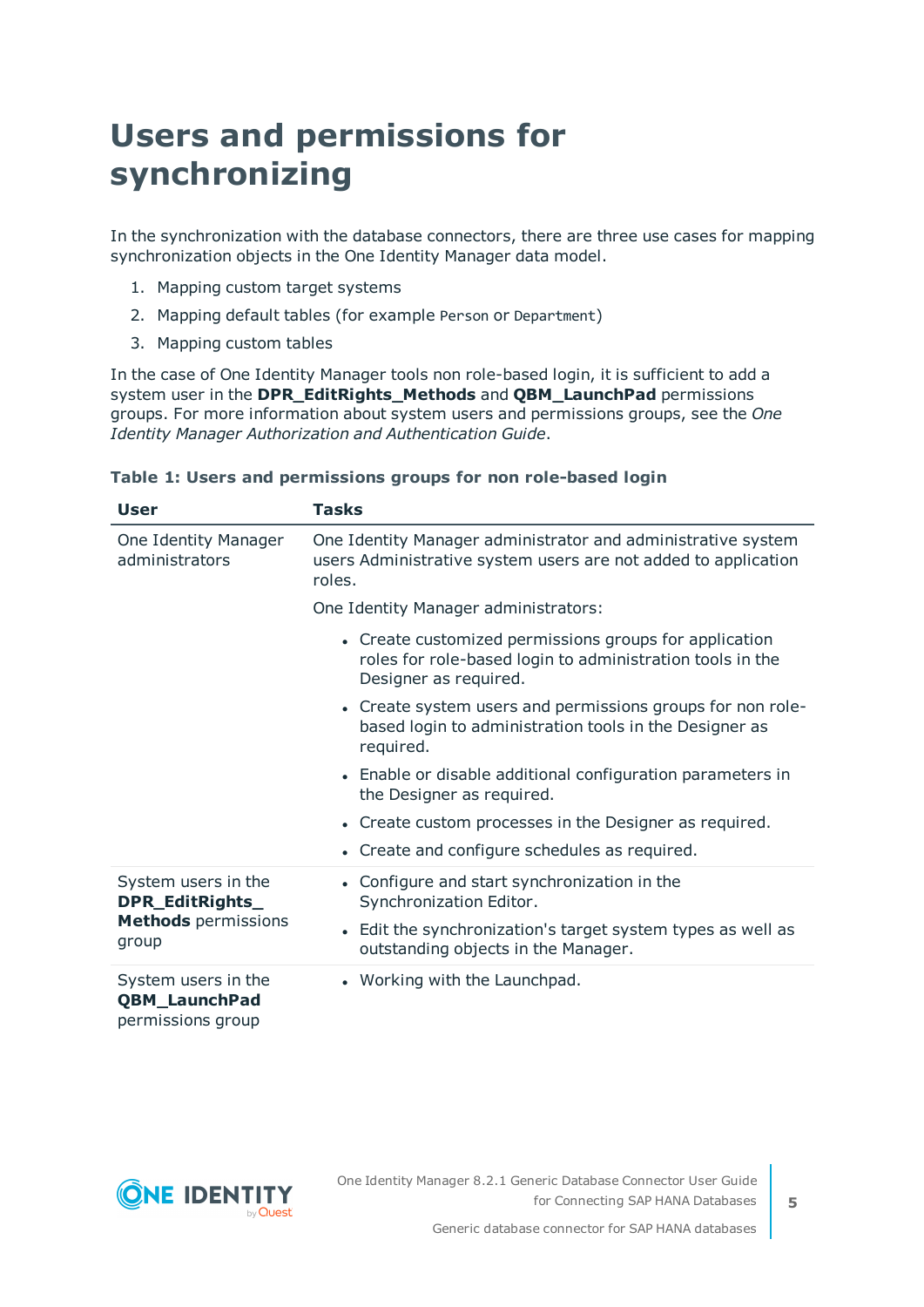There are different steps required for role-based login, in order to equip One Identity Manager users with the required permissions for setting up synchronization and postprocessing of synchronization objects.

|               | Table 2: User and permissions groups for role-based login: Mapped as custom |  |  |  |
|---------------|-----------------------------------------------------------------------------|--|--|--|
| target system |                                                                             |  |  |  |

| <b>User</b>                            | <b>Tasks</b>                                                                                                                                 |  |  |  |
|----------------------------------------|----------------------------------------------------------------------------------------------------------------------------------------------|--|--|--|
| One Identity Manager<br>administrators | One Identity Manager administrator and administrative system<br>users Administrative system users are not added to application<br>roles.     |  |  |  |
|                                        | One Identity Manager administrators:                                                                                                         |  |  |  |
|                                        | • Create customized permissions groups for application<br>roles for role-based login to administration tools in the<br>Designer as required. |  |  |  |
|                                        | • Create system users and permissions groups for non role-<br>based login to administration tools in the Designer as<br>required.            |  |  |  |
|                                        | • Enable or disable additional configuration parameters in<br>the Designer as required.                                                      |  |  |  |
|                                        | • Create custom processes in the Designer as required.                                                                                       |  |  |  |
|                                        | • Create and configure schedules as required.                                                                                                |  |  |  |
| Target system<br>administrators        | Target system administrators must be assigned to the Target<br>systems   Administrators application role.                                    |  |  |  |
|                                        | Users with this application role:                                                                                                            |  |  |  |
|                                        | • Administer application roles for individual target system<br>types.                                                                        |  |  |  |
|                                        | • Specify the target system manager.                                                                                                         |  |  |  |
|                                        | • Set up other application roles for target system managers<br>if required.                                                                  |  |  |  |
|                                        | • Specify which application roles for target system<br>managers are mutually exclusive.                                                      |  |  |  |
|                                        | • Authorize other employees to be target system<br>administrators.                                                                           |  |  |  |
|                                        | • Do not assume any administrative tasks within the target<br>system.                                                                        |  |  |  |
| Target system<br>managers              | Target system managers must be assigned to the Target<br>systems   Custom target systems application role or a<br>child application role.    |  |  |  |
|                                        | Users with this application role:                                                                                                            |  |  |  |
|                                        | • Assume administrative tasks for the target system.                                                                                         |  |  |  |

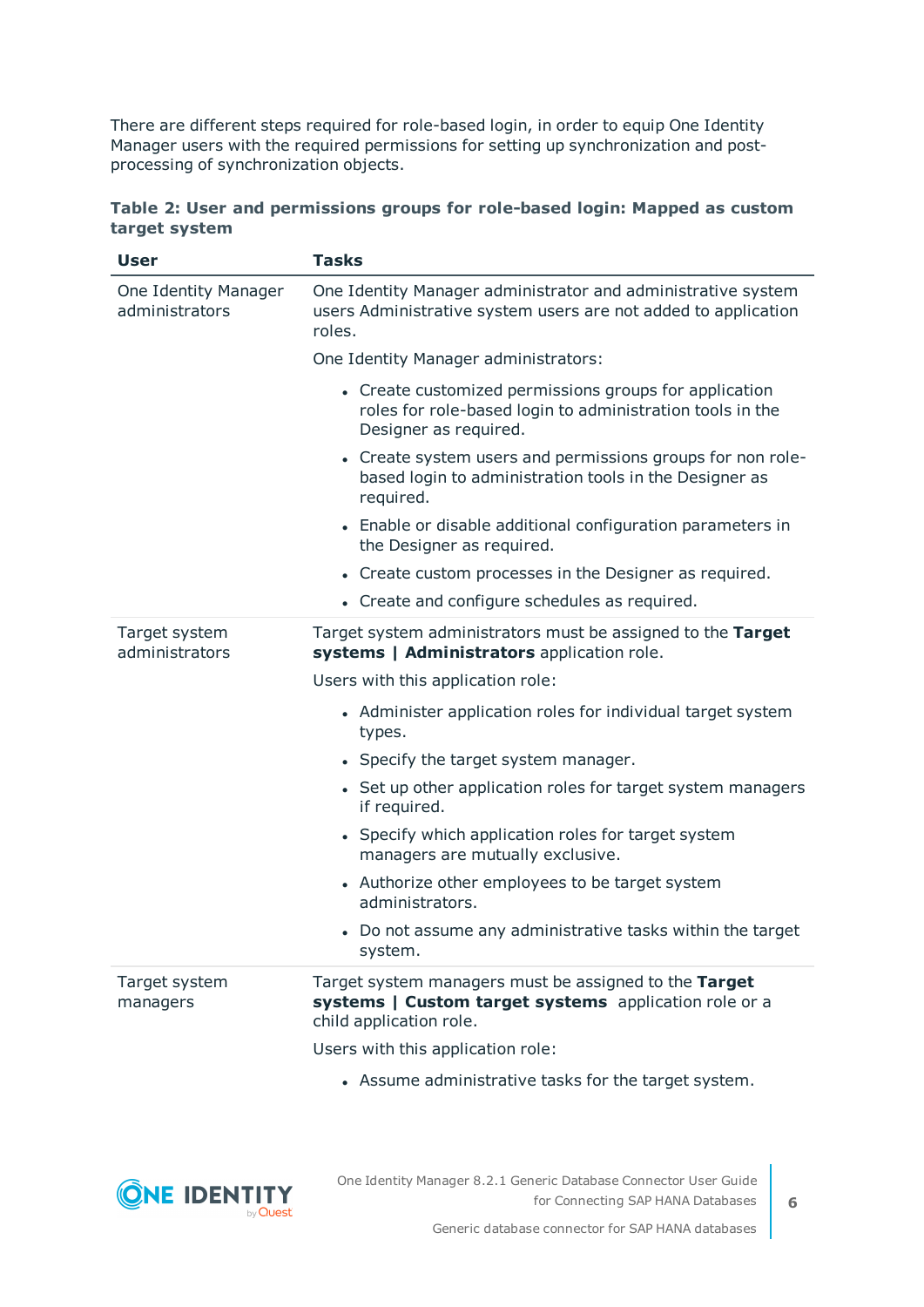| User | Tasks                                                                                                                                           |
|------|-------------------------------------------------------------------------------------------------------------------------------------------------|
|      | • Create, change, or delete target system objects.                                                                                              |
|      | • Edit password policies for the target system.                                                                                                 |
|      | • Prepare groups to add to the IT Shop.                                                                                                         |
|      | • Can add employees who have another identity than the<br><b>Primary identity.</b>                                                              |
|      | • Configure synchronization in the Synchronization Editor<br>and define the mapping for comparing target systems and<br>One Identity Manager.   |
|      | • Edit the synchronization's target system types and<br>outstanding objects.                                                                    |
|      | • Authorize other employees within their area of<br>responsibility as target system managers and create child<br>application roles if required. |

#### **Table 3: User and permissions groups for role-based login: Default table mapping**

| <b>User</b>                            | <b>Tasks</b>                                                                                                                                 |  |  |
|----------------------------------------|----------------------------------------------------------------------------------------------------------------------------------------------|--|--|
| One Identity Manager<br>administrators | One Identity Manager administrator and administrative system<br>users Administrative system users are not added to application<br>roles.     |  |  |
|                                        | One Identity Manager administrators:                                                                                                         |  |  |
|                                        | • Create customized permissions groups for application<br>roles for role-based login to administration tools in the<br>Designer as required. |  |  |
|                                        | • Create system users and permissions groups for non role-<br>based login to administration tools in the Designer as<br>required.            |  |  |
|                                        | • Enable or disable additional configuration parameters in<br>the Designer as required.                                                      |  |  |
|                                        | • Create custom processes in the Designer as required.                                                                                       |  |  |
|                                        | • Create and configure schedules as required.                                                                                                |  |  |
|                                        | Custom application role Users with this application role:                                                                                    |  |  |
|                                        | • Configure and start synchronization in the<br>Synchronization Editor.                                                                      |  |  |
|                                        | • Edit the synchronization's target system types as well as<br>outstanding objects in the Manager.                                           |  |  |
|                                        | The application role gets its permissions through a custom<br>permissions group and the vi_4_SYNCPROJECT_ADMIN<br>permissions group.         |  |  |
|                                        |                                                                                                                                              |  |  |
|                                        |                                                                                                                                              |  |  |

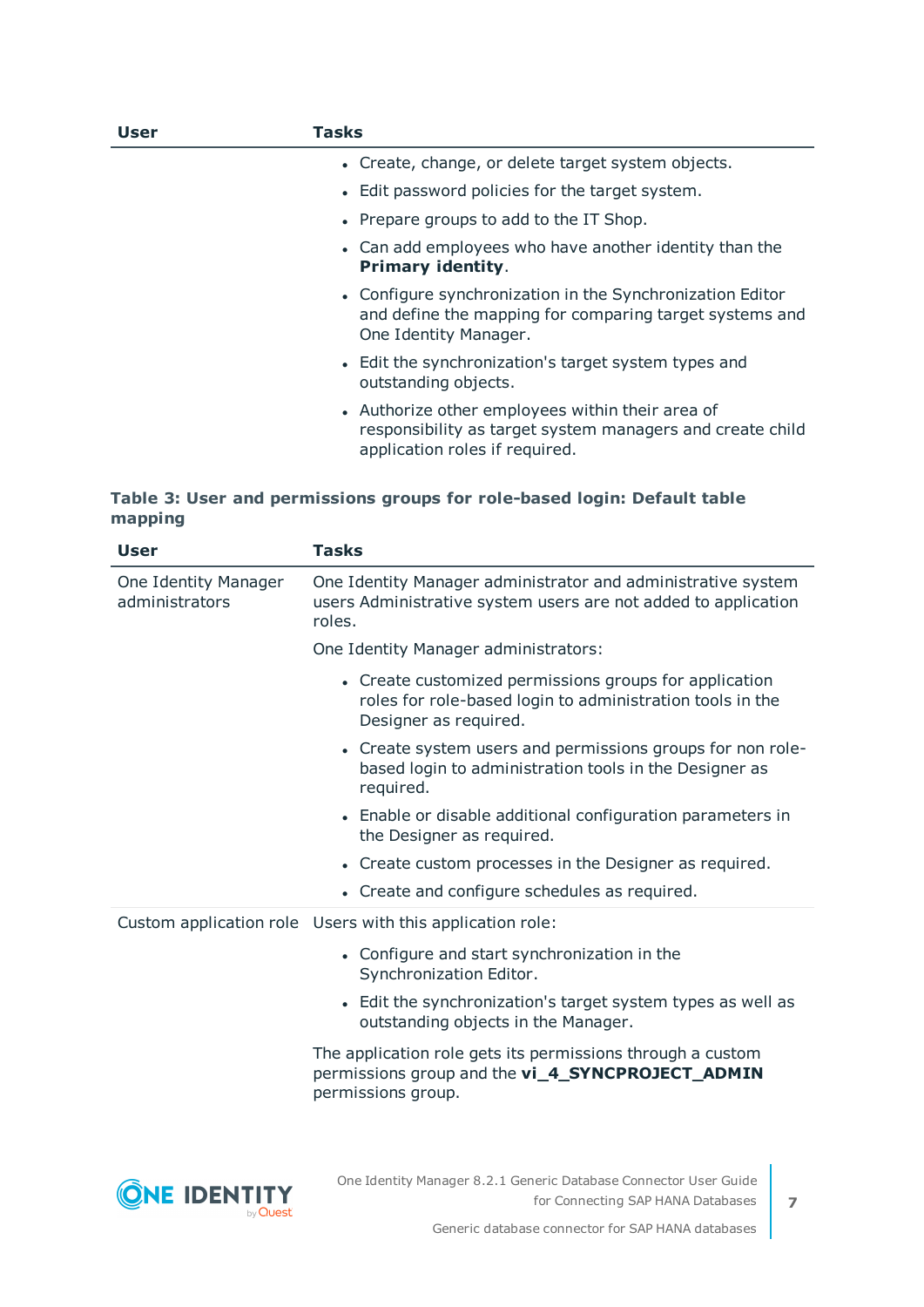#### **Table 4: Users and permissions groups for role-based login: Custom table mapping**

| <b>User</b>                            | <b>Tasks</b>                                                                                                                                                                                                                                           |  |  |  |
|----------------------------------------|--------------------------------------------------------------------------------------------------------------------------------------------------------------------------------------------------------------------------------------------------------|--|--|--|
| One Identity Manager<br>administrators | One Identity Manager administrator and administrative system<br>users Administrative system users are not added to application<br>roles.                                                                                                               |  |  |  |
|                                        | One Identity Manager administrators:                                                                                                                                                                                                                   |  |  |  |
|                                        | • Create customized permissions groups for application<br>roles for role-based login to administration tools in the<br>Designer as required.                                                                                                           |  |  |  |
|                                        | • Create system users and permissions groups for non role-<br>based login to administration tools in the Designer as<br>required.                                                                                                                      |  |  |  |
|                                        | • Enable or disable additional configuration parameters in<br>the Designer as required.                                                                                                                                                                |  |  |  |
|                                        | • Create custom processes in the Designer as required.                                                                                                                                                                                                 |  |  |  |
|                                        | • Create and configure schedules as required.                                                                                                                                                                                                          |  |  |  |
| Application roles for<br>custom tasks  | Administrators must be assigned to the Custom  <br>Administrators application role.                                                                                                                                                                    |  |  |  |
|                                        | Users with this application role:                                                                                                                                                                                                                      |  |  |  |
|                                        | • Administrate custom application roles.                                                                                                                                                                                                               |  |  |  |
|                                        | • Set up other application roles for managers if required.                                                                                                                                                                                             |  |  |  |
| Manager for custom<br>tasks            | Managers must be assigned to the Custom   Managers<br>application role or a child role.                                                                                                                                                                |  |  |  |
|                                        | Users with this application role:                                                                                                                                                                                                                      |  |  |  |
|                                        | • Add custom task in One Identity Manager.                                                                                                                                                                                                             |  |  |  |
|                                        | • Configure and start synchronization in the<br>Synchronization Editor.                                                                                                                                                                                |  |  |  |
|                                        | • Edit the synchronization's target system types as well as<br>outstanding objects in the Manager.                                                                                                                                                     |  |  |  |
|                                        | You can use these application roles, for example, to guarantee<br>One Identity Manager user permissions on custom tables or<br>columns. All application roles that you define here must obtain<br>their permissions through custom permissions groups. |  |  |  |
|                                        | The application role gets its permissions through a custom<br>permissions group and the vi_4_SYNCPROJECT_ADMIN<br>permissions group.                                                                                                                   |  |  |  |

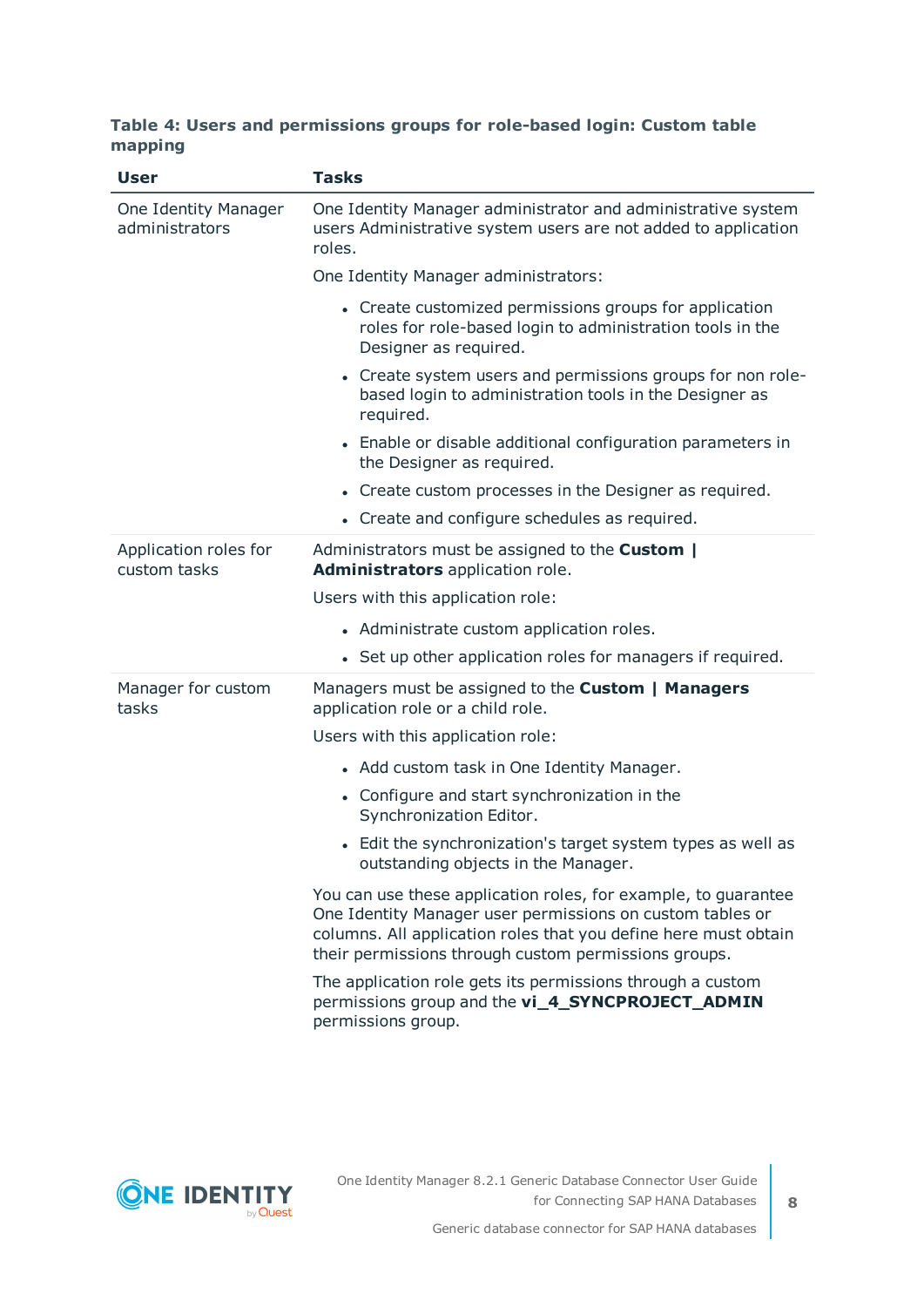#### *To configure synchronization projects and target system synchronization (in the use cases 2 and 3)*

- 1. Set up a custom permissions group with all permissions for configuring synchronization and editing synchronization objects.
- 2. Assign a custom application role to this permissions group.

#### **Detailed information about this topic**

• Setting up custom application roles for [synchronization](#page-8-0) on page 9

### <span id="page-8-0"></span>**Setting up custom application roles for synchronization**

For role-based login, create a custom application role to guarantee One Identity Manager users the necessary permissions for configuring synchronization and handling outstanding objects. This application role obtains the required permissions by using a custom permissions group.

#### *To set up an application role for synchronization (use case 2):*

- 1. In the Manager, select the default application role to use to edit the objects you want to synchronization.
	- Establish the application role's default permissions group.

If you want to import employee data, for example, select the **Identity Management | Employees | Administrators** application role. The default permissions group of this application role is **vi\_4\_PERSONADMIN**.

- 2. In the Designer, create a new permissions group .
	- <sup>l</sup> Set the **Only use for role based authentication** option.
- 3. Make the new permissions group dependent on the **vi\_4\_SYNCPROJECT\_ADMIN** permissions group.

Then the **vi\_4\_SYNCPROJECT\_ADMIN** permissions groups must be assigned as the parent permissions group. This means that the new permissions group inherits the properties.

4. Make the new permissions group dependent on the default permissions group of the selected default application role.

Then the default permissions groups must be assigned as the parent permissions group. This means that the new permissions group inherits the properties.

- 5. Save the changes.
- 6. In the Manager, create a new application role.

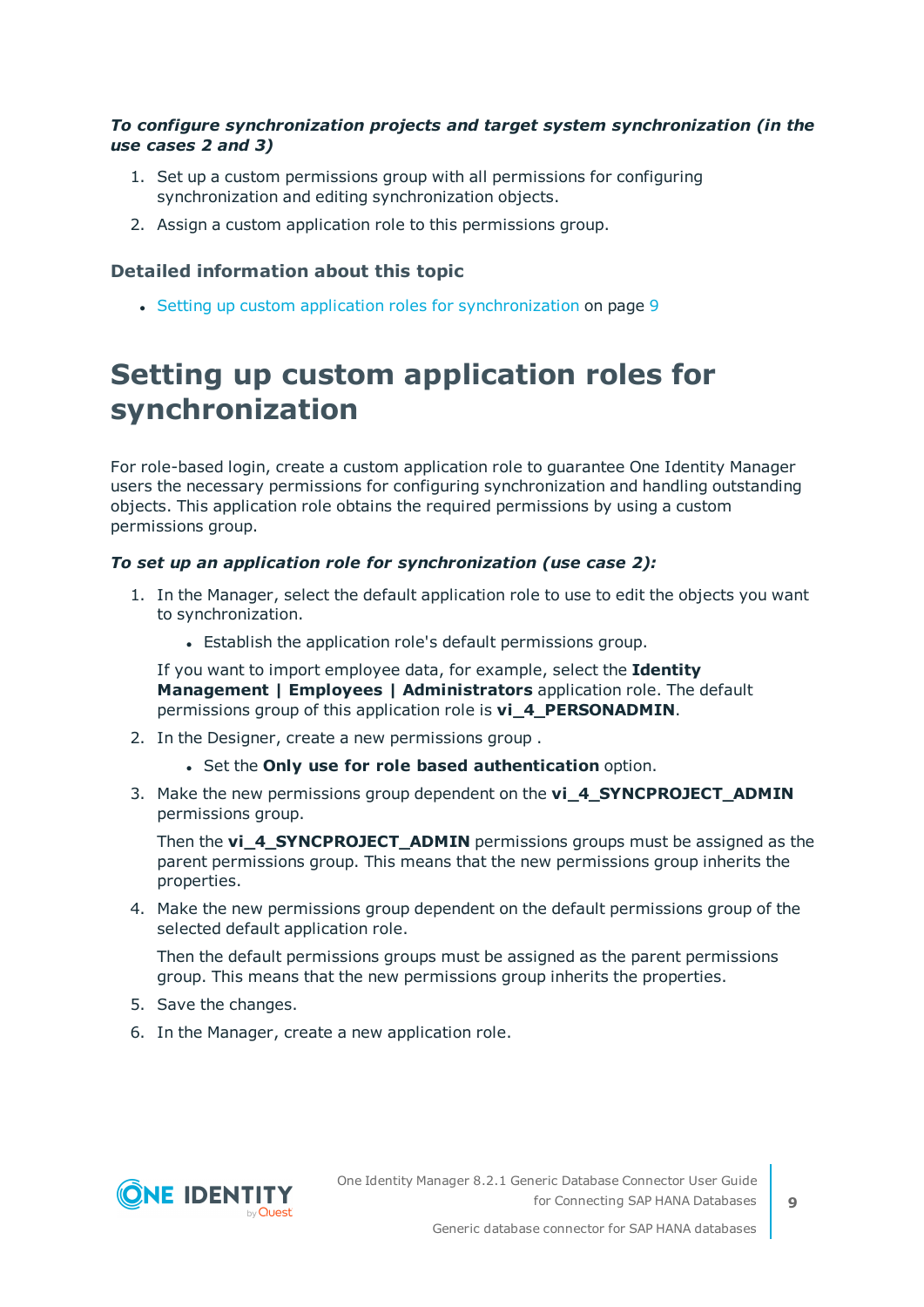- a. Assign the selected application role to be the parent application role.
- b. Assign the newly created permissions group.
- 7. Assign employees to this application role.
- 8. Save the changes.

#### *To set up an application role for synchronization (use case 3):*

- 1. In the Designer, create a new permissions group for custom tables that are populated by synchronization.
	- <sup>l</sup> Set the **Only use for role based authentication** option.
- 2. Guarantee this permissions group all the required permissions to the custom tables.
- 3. Create another permissions group for synchronization.
	- <sup>l</sup> Set the **Only use for role based authentication** option.
- 4. Make the permissions group for synchronization dependent on the permissions group for custom tables.

Then the permissions group for custom tables must be assigned as the parent permissions group. This means the permissions groups for synchronization inherits its properties.

5. Make the permissions group for synchronization dependent on the **vi\_4\_ SYNCPROJECT\_ADMIN** permissions group.

Then the **vi\_4\_SYNCPROJECT\_ADMIN** permissions groups must be assigned as the parent permissions group. This means the permissions groups for synchronization inherits its properties.

- 6. Save the changes.
- 7. In the Manager, create a new application role.
	- a. Assign the **Custom | Managers** application role as the parent application role.
	- b. Assign the permissions group for the synchronization.
- 8. Assign employees to this application role.
- 9. Save the changes.

For more information about setting up application roles and permissions groups, see the *One Identity Manager Authorization and Authentication Guide*.

## <span id="page-9-0"></span>**Setting up the synchronization server**

A server with the following software must be available for setting up synchronization:

- . SAP HANA Data Provider for ADO.NET
- One Identity Manager Service

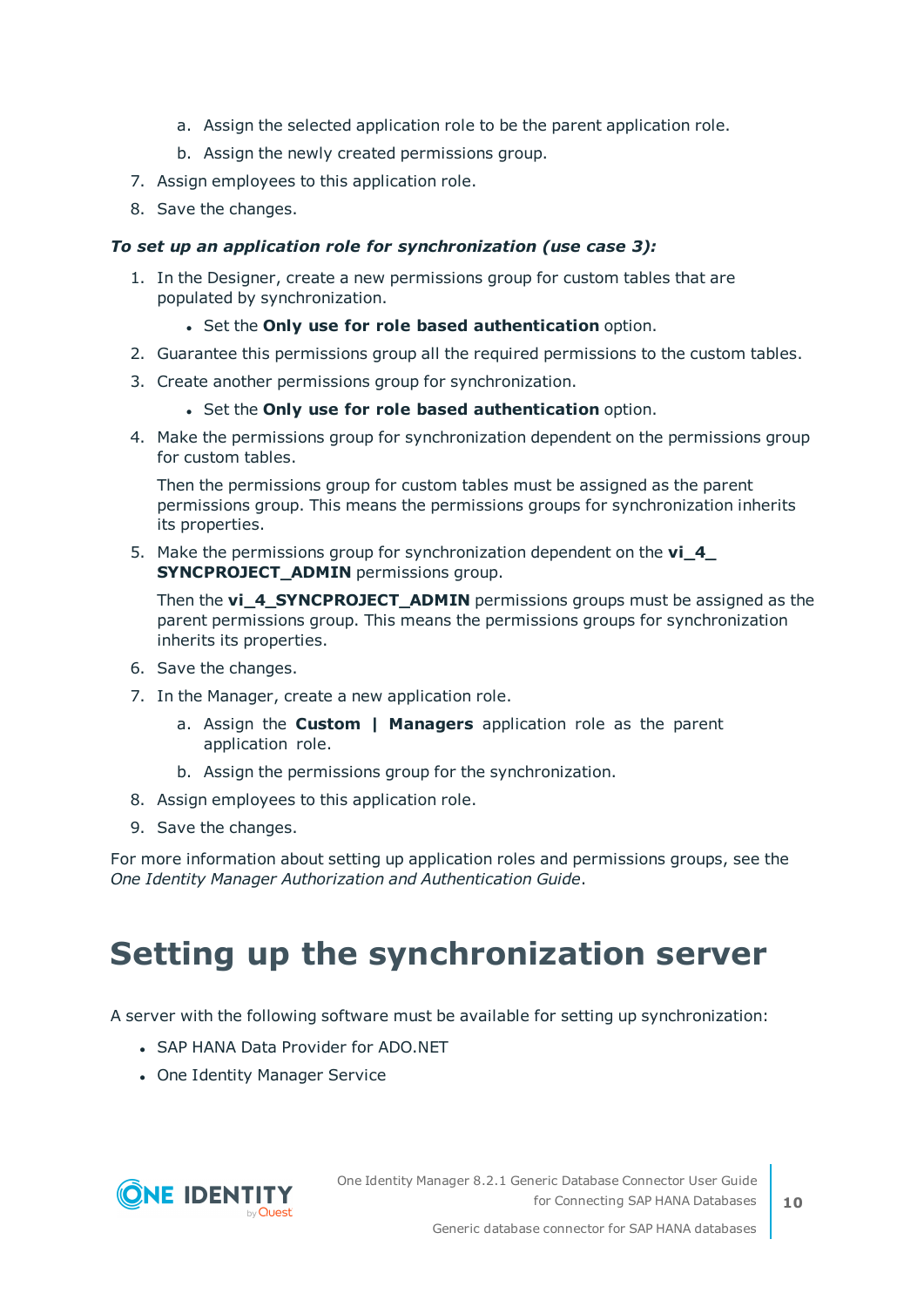- Install One Identity Manager components with the installation wizard.
	- 1. Select **Select installation modules with existing database**.
	- 2. Select the **Server | Job server** machine role.

For more information about system requirements for installing the One Identity Manager Service, see the *One Identity Manager Installation Guide*.

The synchronization server must be declared as a Job server in One Identity Manager.

Use the One Identity Manager Service to install the Server Installer. The program runs the following steps:

- Sets up a Job server.
- Specifies machine roles and server function for the Job server.
- Remotely installs One Identity Manager Service components corresponding to the machine roles.
- Configures the One Identity Manager Service.
- Starts the One Identity Manager Service.

NOTE: The program performs a remote installation of the One Identity Manager Service. Local installation of the service is not possible with this program.

To remotely install the One Identity Manager Service, you must have an administrative workstation on which the One Identity Manager components are installed. For detailed information about installing a workstation, see the *One Identity Manager Installation Guide*.

NOTE: To generate processes for the Job server, you need the provider, connection parameters, and the authentication data. By default, this information is determined from the database connection data. If the Job server runs through an application server, you must configure extra connection data in the Designer. For detailed information about setting up Job servers, see the *One Identity Manager Configuration Guide*.

#### *To remotely install and configure One Identity Manager Service on a server*

- 1. Start the Server Installer program on your administrative workstation.
- 2. On the **Database connection** page, enter the valid connection credentials for the One Identity Manager database.
- 3. On the **Server properties** page, specify the server on which you want to install the One Identity Manager Service.
	- a. Select a Job server from the **Server** menu.

- OR -

To create a new Job server, click **Add**.

- b. Enter the following data for the Job server.
	- **Server:** Name of the Job server.
	- <sup>l</sup> **Queue**: Name of the queue to handle the process steps. Each Job server within the network must have a unique queue identifier. The process

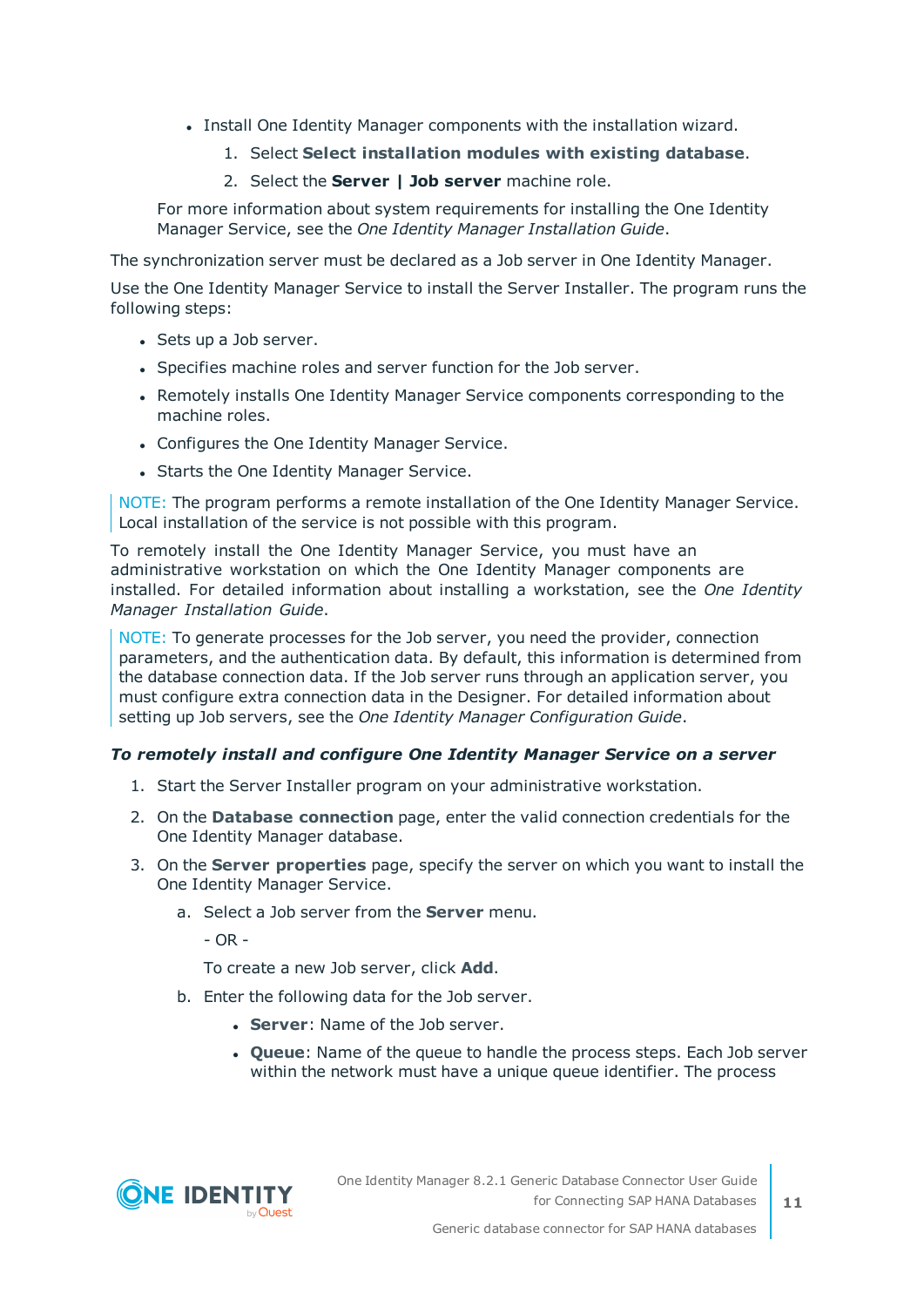steps are requested by the Job queue using this exact queue name. The queue identifier is entered in the One Identity Manager Service configuration file.

<sup>l</sup> **Full server name**: Full server name in accordance with DNS syntax.

Syntax:

<Name of servers>.<Fully qualified domain name>

NOTE: You can use the **Extended** option to make changes to other properties for the Job server. You can also edit the properties later with the Designer.

- 4. On the **Machine roles** page, select **Job server**.
- 5. On the **Server functions** page, select **Generic database connector**.
- 6. On the **Service Settings** page, enter the connection data and check the One Identity Manager Service configuration.

NOTE: The initial service configuration is predefined. If further changes need to be made to the configuration, you can do this later with the Designer. For detailed information about configuring the service, see the *One Identity Manager Configuration Guide*.

- For a direct connection to the database:
	- 1. Select **Process collection > sqlprovider**.
	- 2. Click the **Connection parameter** entry, then click the **Edit** button.
	- 3. Enter the connection data for the One Identity Manager database.
- For a connection to the application server:
	- 1. Select **Process collection**, click the **Insert** button and select **AppServerJobProvider**.
	- 2. Click the **Connection parameter** entry, then click the **Edit** button.
	- 3. Enter the connection data for the application server.
	- 4. Click the **Authentication data** entry and click the **Edit** button.
	- 5. Select the authentication module. Depending on the authentication module, other data may be required, such as user and password. For detailed information about One Identity Manager authentication modules, see the *One Identity Manager Authorization and Authentication Guide*.
- 7. To configure remote installations, click **Next**.
- 8. Confirm the security prompt with **Yes**.
- 9. On the **Select installation source** page, select the directory with the install files. Change the directory if necessary.
- 10. If the database is encrypted, on the **Select private key file** page, select the file with the private key.
- 11. On the **Service access** page, enter the service's installation data.

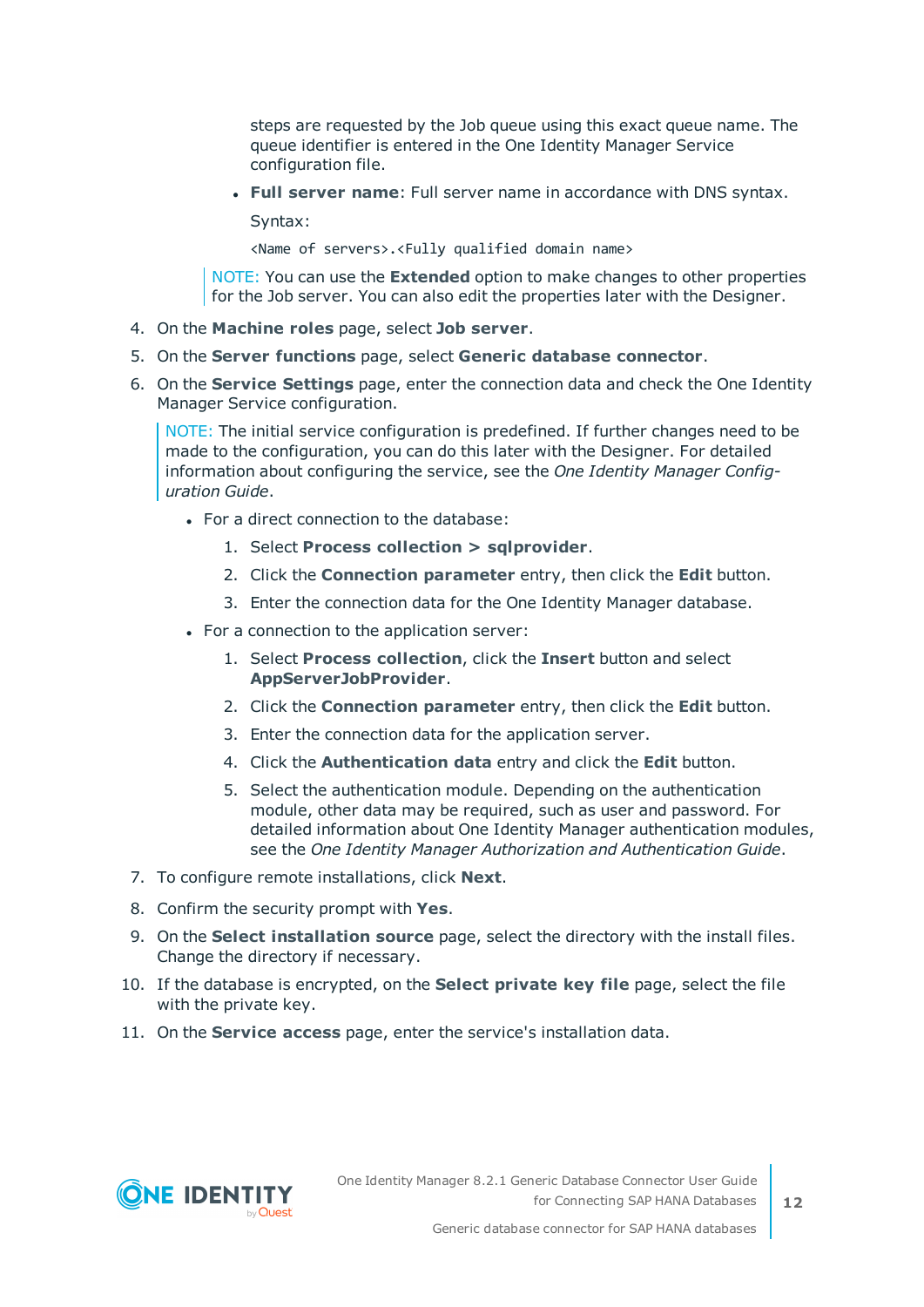- **Computer**: Enter the name or IP address of the server that the service is installed and started on.
- **. Service account:** Enter the details of the user account that the One Identity Manager Service is running under. Enter the user account, the user account's password and password confirmation.

The service is installed using the user account with which you are logged in to the administrative workstation. If you want to use another user account for installing the service, you can enter it in the advanced options. You can also change the One Identity Manager Service details, such as the installation directory, name, display name, and the One Identity Manager Service description, using the advanced options.

12. Click **Next** to start installing the service.

Installation of the service occurs automatically and may take some time.

13. Click **Finish** on the last page of the Server Installer.

NOTE: In a default installation, the service is entered in the server's service management with the name **One Identity Manager Service**.

## <span id="page-12-0"></span>**Creating a synchronization project**

A synchronization project collects all the information required for synchronizing the One Identity Manager database with a target system. Connection data for target systems, schema types and properties, mapping, and synchronization workflows all belong to this.

Make the following information available for setting up a synchronization project for synchronizing with the generic database connector.

| Data                      | <b>Explanation</b>                                                                                                                                                                                                                                                                 |
|---------------------------|------------------------------------------------------------------------------------------------------------------------------------------------------------------------------------------------------------------------------------------------------------------------------------|
| Synchronization<br>server | All One Identity Manager Service actions are run against the<br>target system environment on the synchronization server. Data<br>entries required for synchronization and administration with the<br>One Identity Manager database are processed by the<br>synchronization server. |
|                           | Installed components:                                                                                                                                                                                                                                                              |
|                           | • One Identity Manager Service (started)                                                                                                                                                                                                                                           |
|                           | The synchronization server must be declared as a Job server in<br>One Identity Manager. The Job server name is required.                                                                                                                                                           |
|                           | For more information, see Setting up the synchronization server<br>on page 10.                                                                                                                                                                                                     |
| Remote connection         | To configure synchronization with a target system, One Identity                                                                                                                                                                                                                    |

|  | Table 5: Information required for setting up a synchronization project |  |  |  |  |  |
|--|------------------------------------------------------------------------|--|--|--|--|--|
|  |                                                                        |  |  |  |  |  |

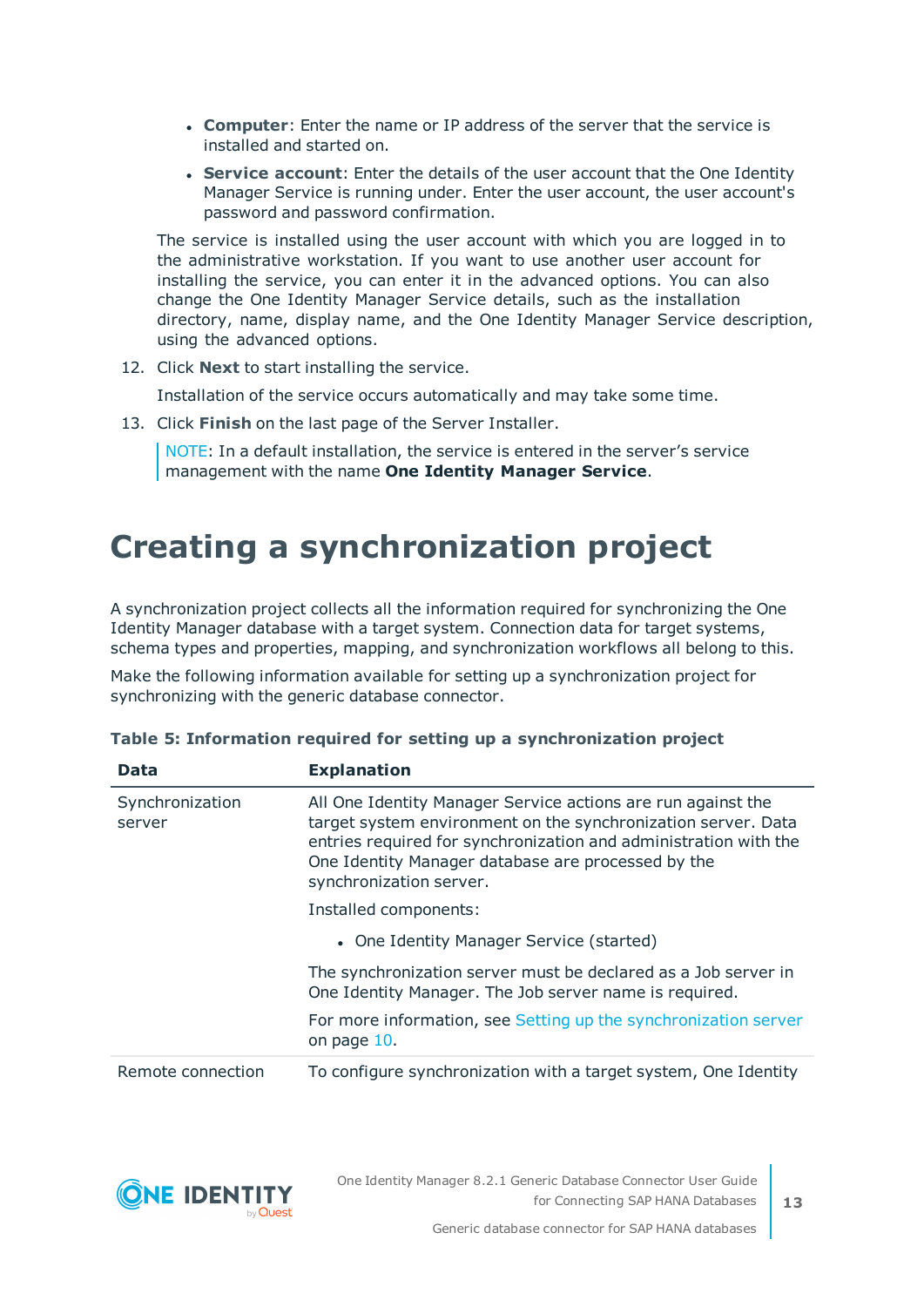| <b>Data</b>                 | <b>Explanation</b>                                                                                                                                                                                                                                                                                                                                                                                                                                                                                         |
|-----------------------------|------------------------------------------------------------------------------------------------------------------------------------------------------------------------------------------------------------------------------------------------------------------------------------------------------------------------------------------------------------------------------------------------------------------------------------------------------------------------------------------------------------|
| server                      | Manager must load the data from the target system. One<br>Identity Manager communicates directly with the target system<br>to do this. Sometimes direct access from the workstation, on<br>which the Synchronization Editor is installed, is not possible. For<br>example, because of the firewall configuration or the<br>workstation does not fulfill the necessary hardware and software<br>requirements. If direct access is not possible from the<br>workstation, you can set up a remote connection. |
|                             | The remote connection server and the workstation must be in<br>the same Active Directory domain.                                                                                                                                                                                                                                                                                                                                                                                                           |
|                             | Remote connection server configuration:                                                                                                                                                                                                                                                                                                                                                                                                                                                                    |
|                             | • One Identity Manager Service is started                                                                                                                                                                                                                                                                                                                                                                                                                                                                  |
|                             | • RemoteConnectPlugin is installed                                                                                                                                                                                                                                                                                                                                                                                                                                                                         |
|                             | • SAP HANA data provider for ADO.NET is installed                                                                                                                                                                                                                                                                                                                                                                                                                                                          |
|                             | The remote connection server must be declared as a Job server<br>in One Identity Manager. The Job server name is required.                                                                                                                                                                                                                                                                                                                                                                                 |
|                             | TIP: The remote connection server requires the same config-<br>uration as the synchronization server (with regard to the<br>installed software and entitlements). Use the synchronization<br>as remote connection server at the same time, by simply<br>installing the RemoteConnectPlugin as well.                                                                                                                                                                                                        |
|                             | For more detailed information about setting up a remote<br>connection, see the One Identity Manager Target System<br>Synchronization Reference Guide.                                                                                                                                                                                                                                                                                                                                                      |
| Synchronization<br>workflow | Set the <b>Data import</b> option in the synchronization step if<br>synchronization data is imported from a secondary system.                                                                                                                                                                                                                                                                                                                                                                              |
|                             | For more detailed information about synchronizing user data<br>with different systems, see the One Identity Manager Target<br>System Synchronization Reference Guide.                                                                                                                                                                                                                                                                                                                                      |
| Base object                 | You cannot normally specify a base object for synchronizing with<br>database connectors. In this case, assignment of one base table<br>and the synchronization server is sufficient.                                                                                                                                                                                                                                                                                                                       |
|                             | • Select the table from the <b>Base table</b> menu in which to<br>load the objects. The base table can be used to defined<br>downstream processes for synchronization. For more<br>information about downstream processes, see the One<br>Identity Manager Target System Synchronization<br>Reference Guide.                                                                                                                                                                                               |
|                             | • The Synchronization servers menu displays all Job                                                                                                                                                                                                                                                                                                                                                                                                                                                        |

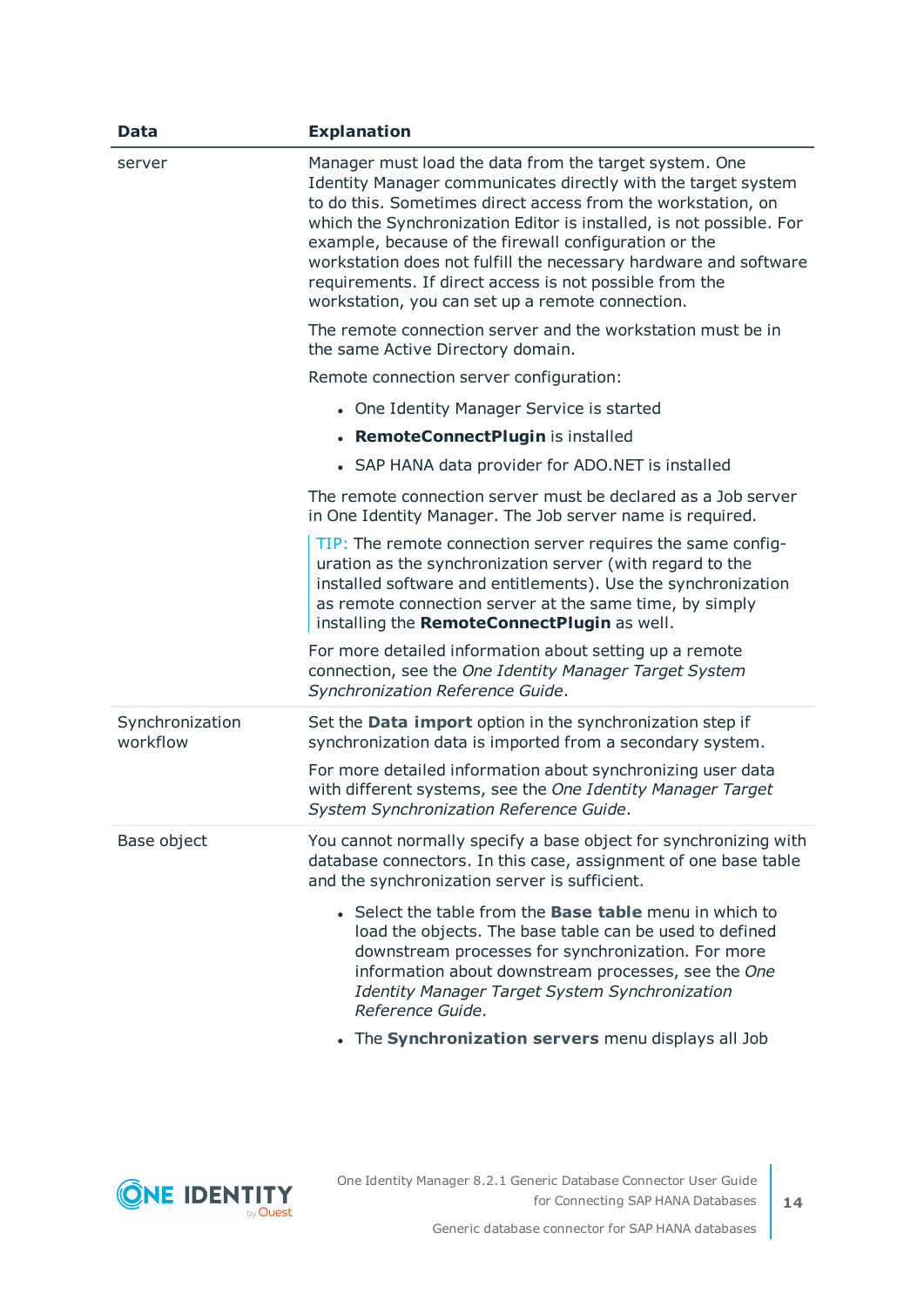| <b>Data</b>  | <b>Explanation</b>                                                                                                                   |  |  |  |
|--------------|--------------------------------------------------------------------------------------------------------------------------------------|--|--|--|
|              | servers with an enabled Generic database connector<br>server function.                                                               |  |  |  |
| Variable set | If you implement specialized variable sets, ensure that the start<br>up configuration and the base object use the same variable set. |  |  |  |

#### *To configure synchronization with the generic database connector*

- 1. Create a new synchronization project.
- 2. Add mappings. Define property mapping rules and object matching rules.
- 3. Create synchronization workflows.
- 4. Create a start up configuration.
- 5. Define the synchronization scope.
- 6. Specify the base object of the synchronization.
- 7. Specify the extent of the synchronization log.
- 8. Run a consistency check.
- 9. Activate the synchronization project.
- 10. Save the new synchronization project in the database.

#### **Detailed information about this topic**

 $\cdot$  Creating a [synchronization](#page-14-0) project on page 15

### <span id="page-14-0"></span>**Creating a synchronization project**

There is a wizard to assist you with setting up a synchronization project. This wizard takes you through all the steps you need to set up initial synchronization with a target system. Click **Next** once you have entered all the data for a step.

NOTE: The following sequence describes how to configure a synchronization project if the Synchronization Editor is both:

- . Run in default mode
- Started from the Launchpad

If you run the project wizard in expert mode or directly from the Synchronization Editor, additional configuration settings can be made. Follow the project wizard instructions through these steps.

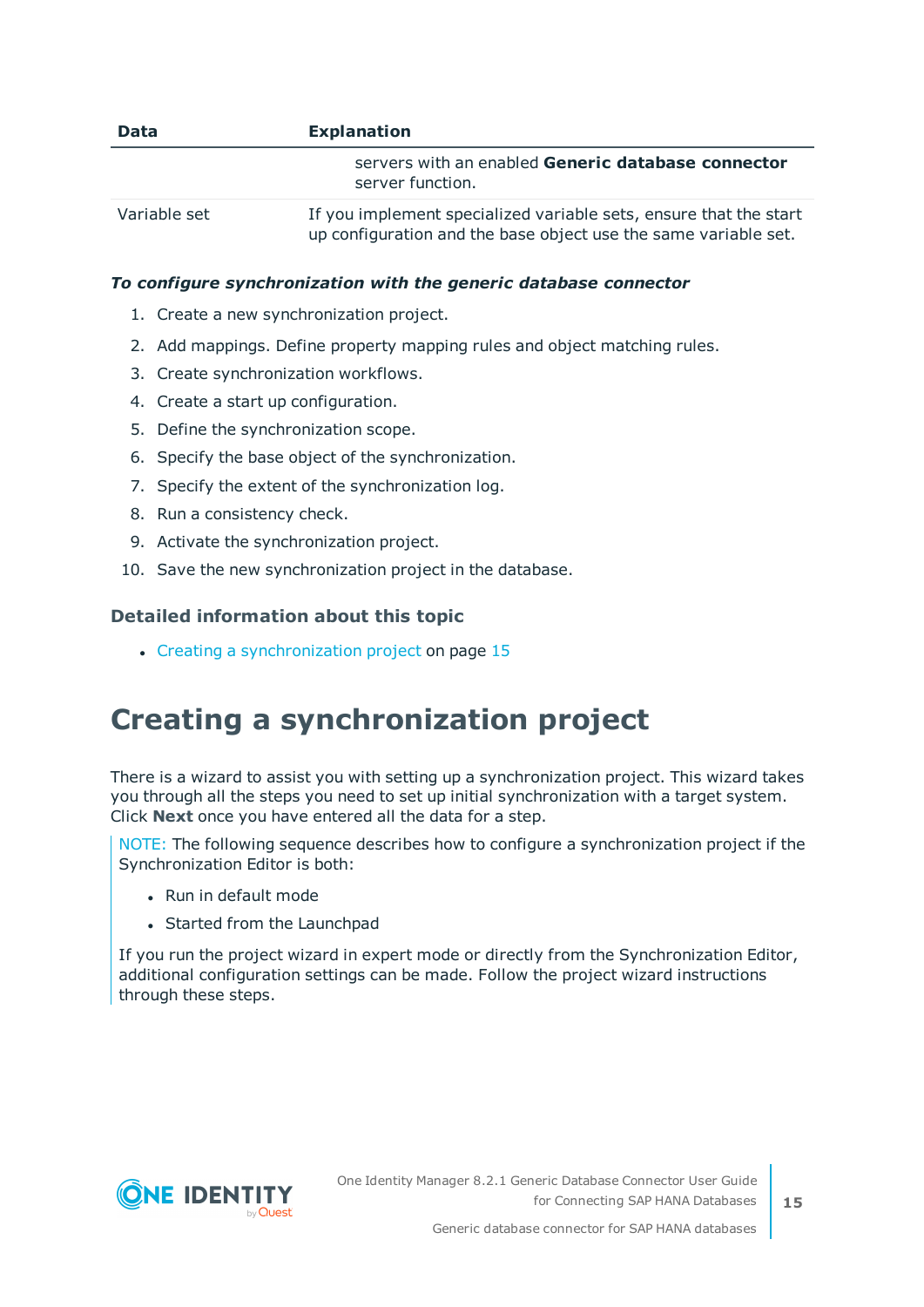#### *Prerequisite*

• The SAP HANA Data Provider for ADO.NET must be installed on the workstation running the Launchpad.

#### *To set up a synchronization project*

1. Start the Launchpad and log in on the One Identity Manager database.

NOTE: If synchronization is run by an application server, connect the database through the application server.

2. Select the **Generic Database Connector** and click **Run**.

This starts the Synchronization Editor's project wizard.

- 3. On the **System access** page, specify how One Identity Manager can access the target system.
	- If access is possible from the workstation on which you started the Synchronization Editor, do not change any settings.
	- If access is not possible from the workstation on which you started the Synchronization Editor, you can set up a remote connection.

Enable the **Connect using remote connection server** option and select the server to be used for the connection under **Job server**.

- <sup>l</sup> Click **Next** to start the system connection wizard to create a connection to an external database.
- 4. On the **Select database system** page, select the database system to which you want to connect.
	- <sup>l</sup> Select **SAP HANA**.
- 5. Configure the system connection.

For more [information,](#page-17-0) see Connecting a system to an SAP HANA database on [page](#page-17-0) 18.

- 6. On the **Save configuration** page, you can save the current configuration as a template. When you reconnect to a database system of the same type, you can use this configuration as a template.
	- $\cdot$  Click **a** and enter the name and repository of the configuration file.
- 7. You can save the connection data on the last page of the system connection wizard.
	- **.** Set the **Save connection locally** option to save the connection data. This can be reused when you set up other synchronization projects.
	- <sup>l</sup> Click **Finish**, to end the system connection wizard and return to the project wizard.
- 8. On the **One Identity Manager Connection** tab, test the data for connecting to the One Identity Manager database. The data is loaded from the connected database. Reenter the password.

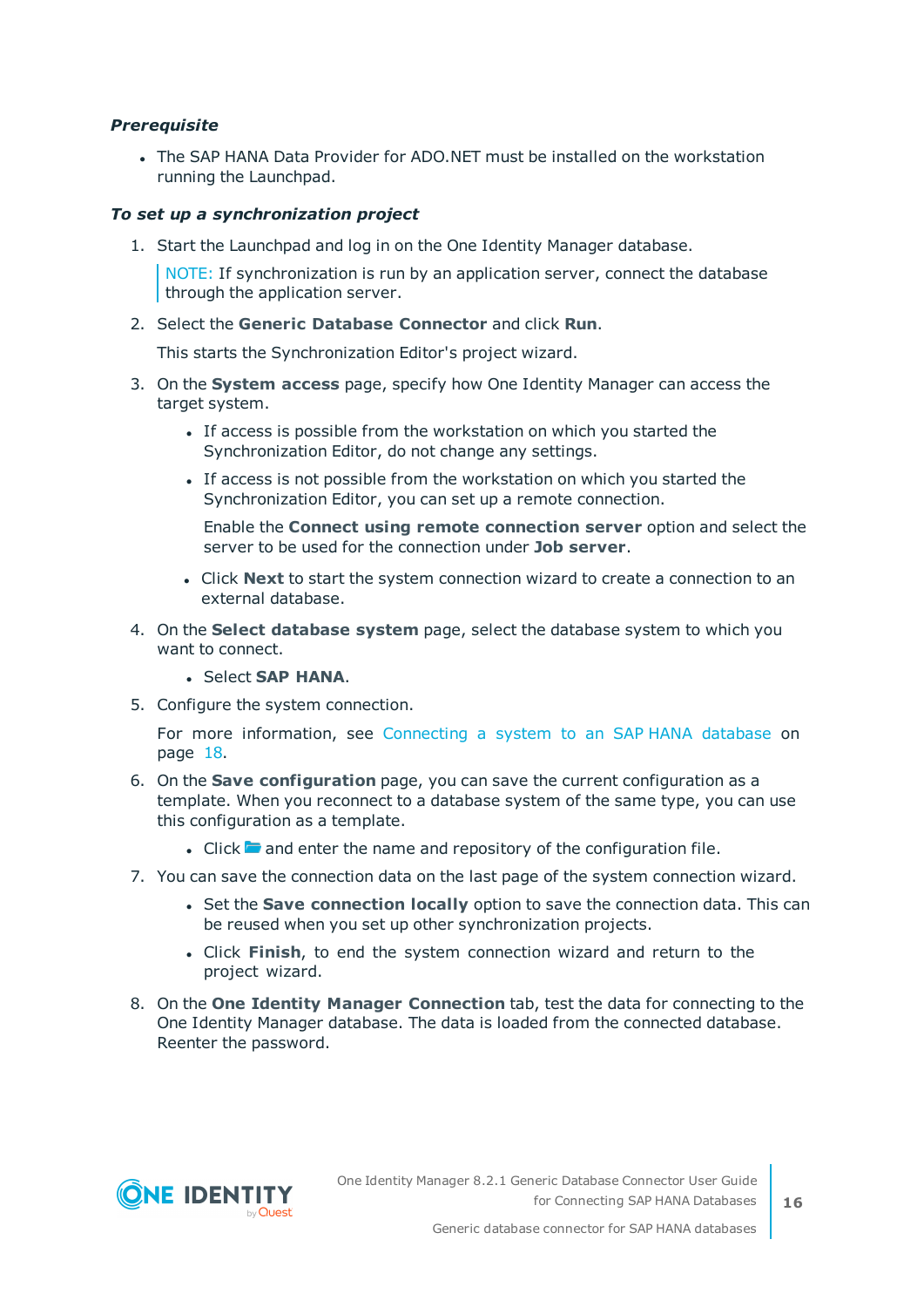#### NOTE:

- If you use an unencrypted One Identity Manager database and have not yet saved any synchronization projects to the database, you need to enter all connection data again.
- . This page is not shown if a synchronization project already exists.
- 9. The wizard loads the target system schema. This may take a few minutes depending on the type of target system access and the size of the target system.
- 10. On the **Select project template** page, select a project template to use for setting up the synchronization configuration.

NOTE: The generic database connector does not provide a default project template for setting up synchronization. If you have created your own project template, you can select it to configure the synchronization project. Otherwise, select **Create blank project**.

11. Enter the general setting for the synchronization project under **General**.

|  |  |  | Table 6: General properties of the synchronization project |  |
|--|--|--|------------------------------------------------------------|--|
|  |  |  |                                                            |  |

| <b>Property</b>    | <b>Description</b>                                                                                                                                  |
|--------------------|-----------------------------------------------------------------------------------------------------------------------------------------------------|
| Display<br>name    | Display name for the synchronization project.                                                                                                       |
| Script<br>language | Language in which the scripts for this synchronization project are<br>written.                                                                      |
|                    | Scripts are implemented at various points in the synchronization<br>configuration. Specify the script language when you set up an empty<br>project. |
|                    | IMPORTANT: You cannot change the script language once the<br>synchronization project has been saved.                                                |
|                    | If you use a project template, the template's script language is<br>used.                                                                           |
| Description        | Text field for additional explanation.                                                                                                              |

- 12. To close the project wizard, click **Finish**.
- 13. Save the synchronization project in the database.

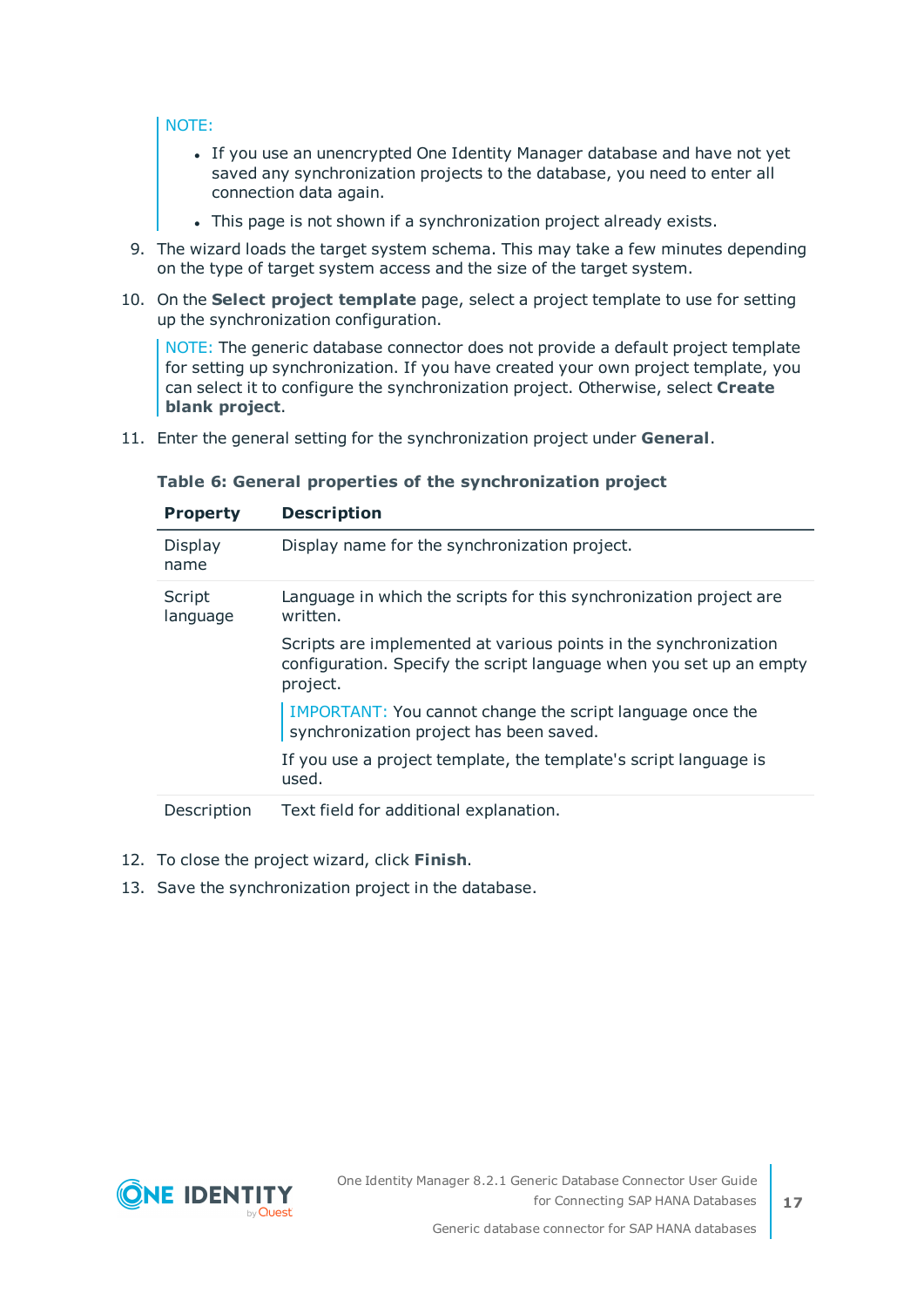### <span id="page-17-0"></span>**Connecting a system to an SAP HANA database**

|  |  |  | Table 7: Required information for connecting the system |  |  |  |  |
|--|--|--|---------------------------------------------------------|--|--|--|--|
|--|--|--|---------------------------------------------------------|--|--|--|--|

| <b>Data</b>                              | <b>Explanation</b>                                                                                                                                                    |
|------------------------------------------|-----------------------------------------------------------------------------------------------------------------------------------------------------------------------|
| Server                                   | Name of the server on which the database server is installed. The fully<br>qualified server name or the IP address may be given.                                      |
| User<br>account and<br>password          | User account and password used by the generic database connector to log<br>in to the external database. Make a user account available with sufficient<br>permissions. |
|                                          | For more information, see Error connecting with the target system on page<br>34.                                                                                      |
| Database                                 | Name of the external database to be synchronized.                                                                                                                     |
| Installed<br><b>SAP HANA</b><br>provider | Provider that connects to the SAP HANA database.                                                                                                                      |

#### *To configure the connection to an SAP HANA database:*

- 1. On the **Database connection** page, enter the connection parameters. Select the SAP HANA provider and enter all the parameters required by the generic database connector to create a connection with the selected database system.
	- To enter additional system-specific information about the system connection, click **Advanced**.

The database system connection is tested the moment you click **Next**.

- 2. On the **Describe the database** page, enter a display name and a unique identifier for the database connection.
	- <sup>l</sup> **Database display name**: Display name of the database for displaying in the One Identity Manager tools.
	- **.** System *identifier*: Unique system identifier.

IMPORTANT: The system identifier of the database must be unique. These identifiers help to differentiate between the databases. To prevent incorrect behavior and loss of data ensure that the system identifiers are unique within the One Identity Manager environment.

- Identifiers may not be defined more than once.
- Identifiers must not be changed after the connection is saved.
- 3. On the **Load configuration** page, you can enter a file from which the connection configuration can be loaded. This data is used in subsequent steps in the connection wizard and can be modified there.

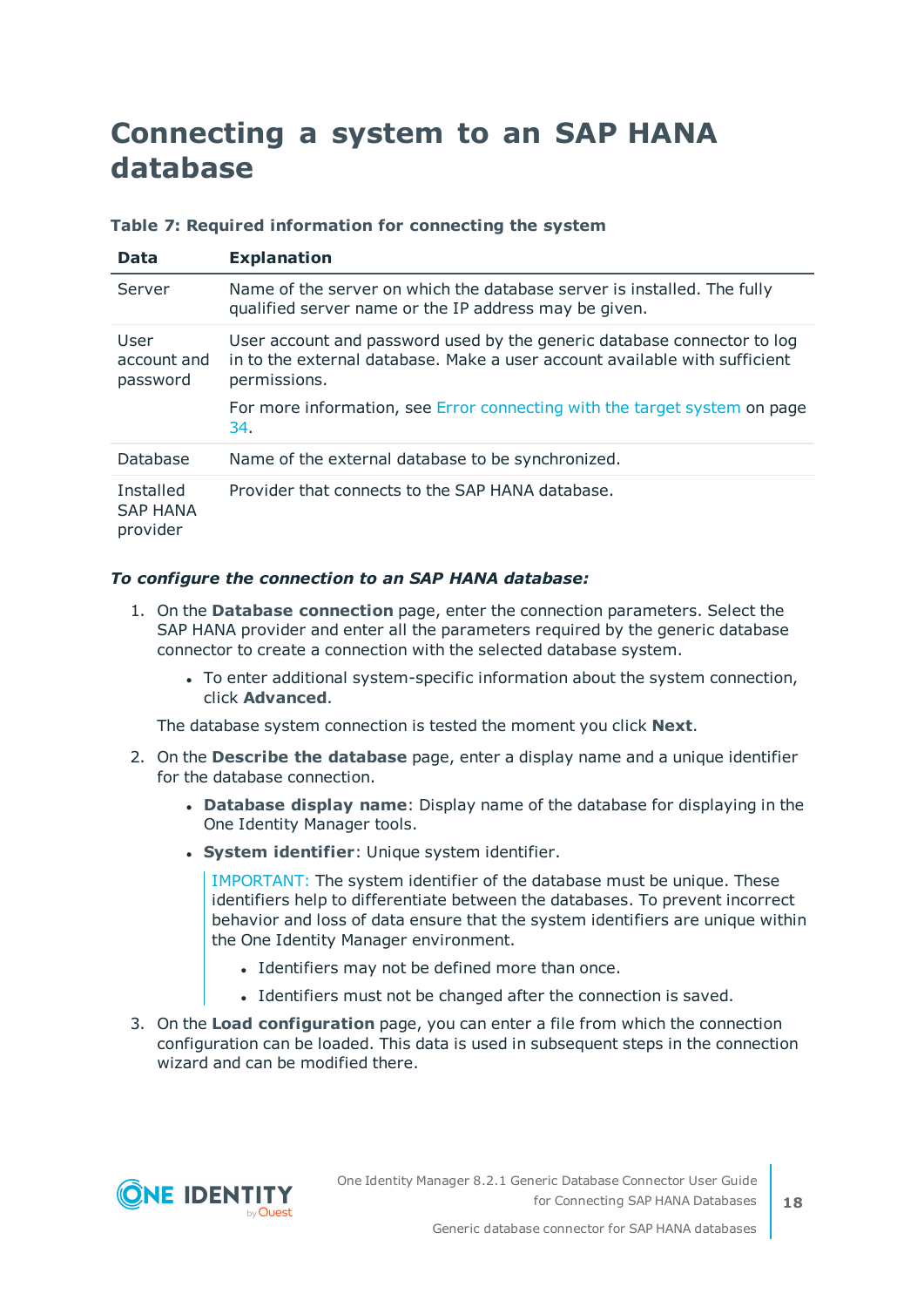- 4. On the **Time zone selection** page, select the time zone for the time zone data in the database. The time zone is required to convert the time saved in the database into the local time. The local time is displayed in One Identity Manager tools.
- 5. On the **Initializing** page, you can specify additional connection settings. Write a script in the database syntax to specify number and date formats, language, and data sort order, for example. This script is then run every time you connect the system.
- 6. On the **Initialization** page, you can write a script that is run each time a connection is established. For example, connection settings for data sort order, language, or date format can be defined by the script.
- 7. On the **Select partial schemas** page, you can reduce the database schema by selecting partial schemas. If the database contains several schema, specify here, which schemas are loaded into the synchronization project.
	- . In the **Partial schemas/owner** list, enable the schemas you want to be processed.
- 8. The database schema is loaded on the **Schema detection** page. during which One Identity Manager tries to identify a known schema.
	- <sup>l</sup> If a One Identity Manager schema is detected, the **Fill in system description completely** option is displayed. If you only want allow read-only access to the database, you can deactivate this option.

If the schema is loaded successfully, the next step in the sequence can be carried out.

9. On the **Extend key information** page, specify columns for each table to be used as unique keys for identifying objects.

NOTE:

- This page is only displayed if the schema of the external database there are tables with no identifiable unique keys.
- Tables without unique keys are not used in the synchronization configuration.

| <b>Property</b>                | <b>Description</b>                                                                                                                                                               |
|--------------------------------|----------------------------------------------------------------------------------------------------------------------------------------------------------------------------------|
| Hide<br>unconfigured<br>tables | Specifies whether tables are hidden if no settings have been<br>changed.                                                                                                         |
| Schema                         | Tables without a unique key.                                                                                                                                                     |
| Column is<br>key               | Specifies whether the column contains a unique key.                                                                                                                              |
| Column<br>group                | Button for editing column groups. Create a column group, if a unique<br>key can only be made of a combination of more than one column.<br>• To create a column group, click Add. |

#### **Table 8: Defining unique keys**

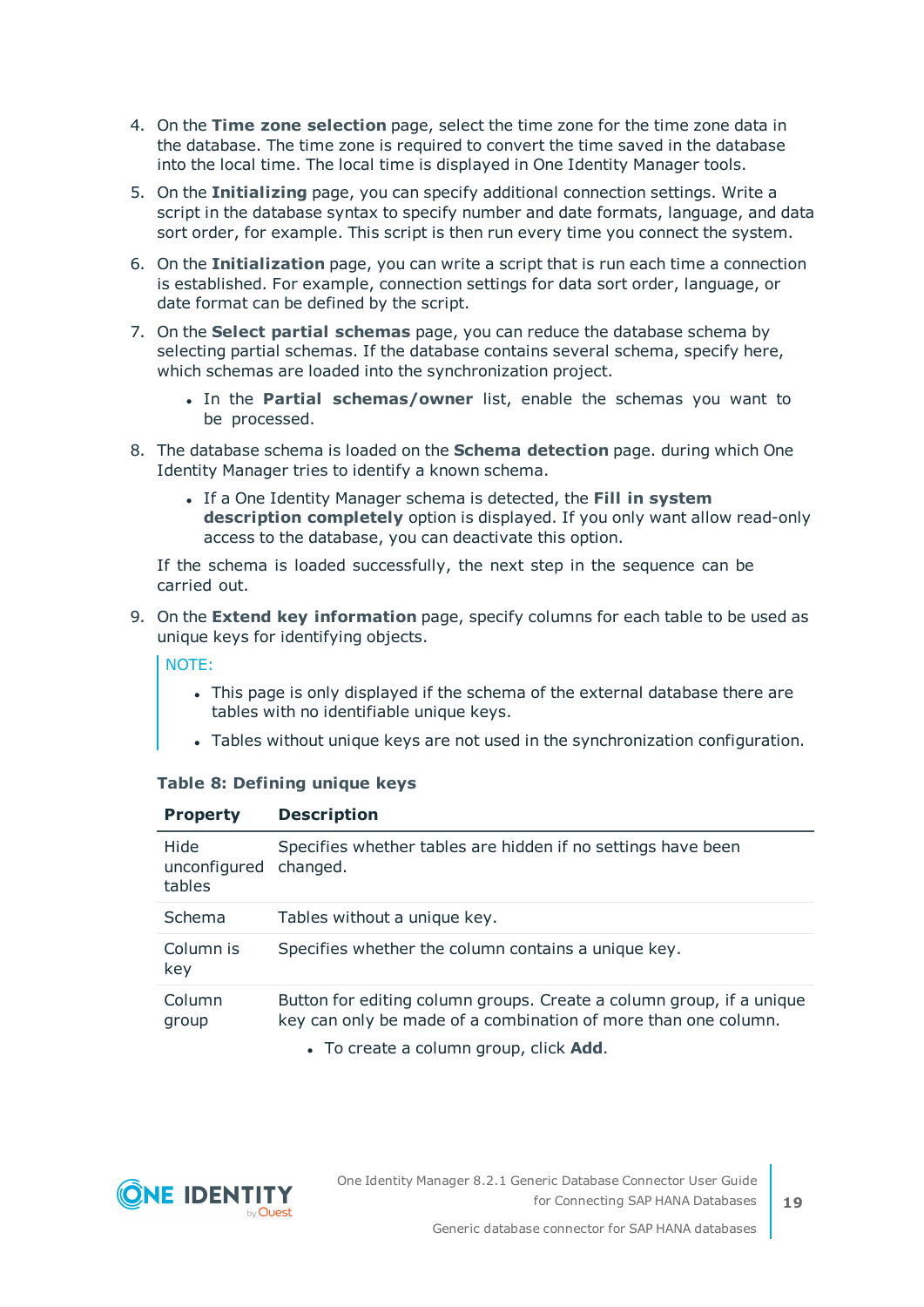#### **Property Description**

<sup>l</sup> To edit or remove an existing column group, click **Edit or remove**.

#### **Table 9: Column group properties**

#### **Property Description**

|         | Key name Column group identifier. Permitted characters are letters and under-<br>score. A virtual schema property is formed from the column group<br>called vrtColumnGroup <column group="">.</column> |
|---------|--------------------------------------------------------------------------------------------------------------------------------------------------------------------------------------------------------|
| Columns | Columns included in the column group. Mark all the columns that<br>together make up the unique key.<br>NOTE: Columns of type Char are not supported.                                                   |

10. On the **Define data relations** page, you can enter information about object relations.

#### **Table 10: Defining column relations**

| <b>Property</b>                     | <b>Description</b>                                                                                                                                            |
|-------------------------------------|---------------------------------------------------------------------------------------------------------------------------------------------------------------|
| Hide<br>unconfigured<br>tables      | Specifies whether tables are hidden if no settings have been<br>changed.                                                                                      |
| Schema                              | Database schema tables.                                                                                                                                       |
| Target(s)                           | Columns to which the reference refers. Enter the table and column<br>name in the following syntax:                                                            |
|                                     | <schema>.]<table name="">.<column name=""></column></table></schema>                                                                                          |
|                                     | If a reference points to several column, enter the targets in a<br>comma delimited list. The target columns must be labeled as key<br>columns.                |
|                                     | TIP: You can copy the column name of a referenced column using<br>the Copy fully qualified column names item in the context<br>menu and add this as a target. |
| Referential<br>integrity<br>enabled | Specifies whether the referential integrity of the data in the target<br>table has been tested.                                                               |

#### 11. On the **Complete schema** page, you can enter additional schema information.



**20**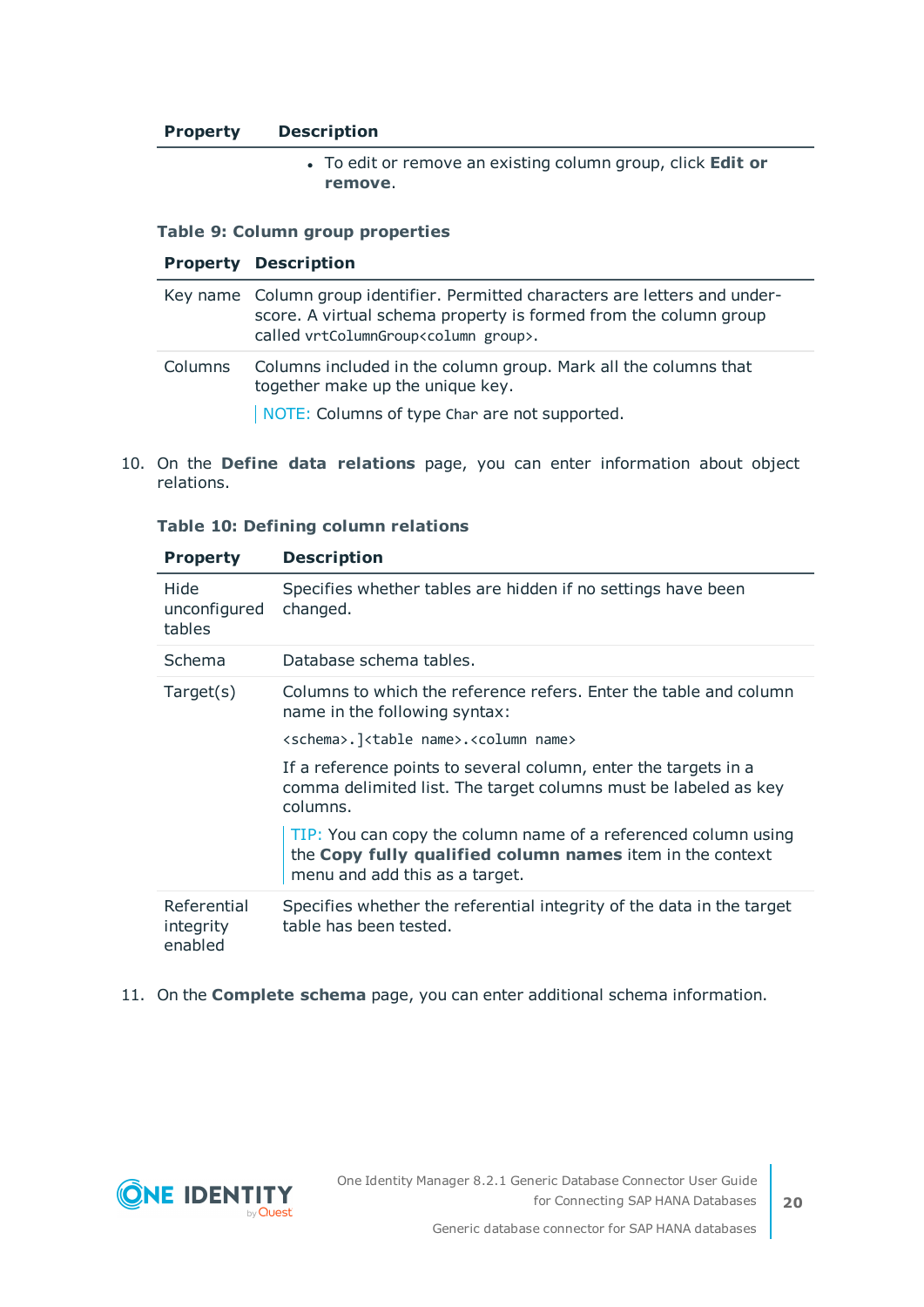| <b>Property</b>                       | <b>Description</b>                                                                                                                                                                                                                                                                                                                                             |
|---------------------------------------|----------------------------------------------------------------------------------------------------------------------------------------------------------------------------------------------------------------------------------------------------------------------------------------------------------------------------------------------------------------|
| Hide<br>unconfigured<br>tables        | Specifies whether tables are hidden if no settings have been<br>changed.                                                                                                                                                                                                                                                                                       |
| Schema                                | Tables and schemas of the database schema.                                                                                                                                                                                                                                                                                                                     |
| Display<br>value                      | Column used in the display pattern.<br>• To use the column in the display pattern, click Add.                                                                                                                                                                                                                                                                  |
| Preferred<br>key                      | Specifies whether the column is primarily used for object identi-<br>fication. A preferred key can defined, if a table has more than one<br>unique key. Only columns with the <b>String</b> data type can be selected.                                                                                                                                         |
| Contains<br>sensitive<br>data         | Specifies whether the column contains sensitive data.                                                                                                                                                                                                                                                                                                          |
| Revision<br>counter                   | Specifies whether the column contains the revision counter. The<br>data in this column form the comparison value for revision filtering.                                                                                                                                                                                                                       |
| Sort criteria<br>for<br>hierarchies   | Specifies whether the value in this column maps the path in an<br>object hierarchy. If this table's objects are sorted by this column, it<br>results in a list sorted in hierarchical order. This makes it possible to<br>resolve object dependencies. Only one column per table can be<br>marked as a sort criterion. An example is the CanonicalName column. |
| Scope<br>reference                    | Specifies whether the column can be used to form the reference<br>scope. Only one column per schema type can be labeled as the<br>reference scope.                                                                                                                                                                                                             |
| Auto fill<br>behavior                 | Specifies whether the values entered in the column are identified<br>automatically.                                                                                                                                                                                                                                                                            |
| Enable<br>compatible<br>null handling | Specifies whether a null value in the column is converted to an<br>empty string.                                                                                                                                                                                                                                                                               |

#### **Table 11: Additional schema information**

#### **Table 12: Table properties**

| <b>Property</b>            | <b>Description</b>                                                                                                                                                                                                                                                                                                                                                       |
|----------------------------|--------------------------------------------------------------------------------------------------------------------------------------------------------------------------------------------------------------------------------------------------------------------------------------------------------------------------------------------------------------------------|
| <b>Display</b><br>template | Display pattern with which the objects in the Synchronization<br>Editor are displayed. The display pattern is, for example, used in<br>error messages or test result from object matching rules. The<br>display pattern is, for example, used in error messages or in the<br>test results from object matching rules. Enter a display table for<br>each display pattern. |

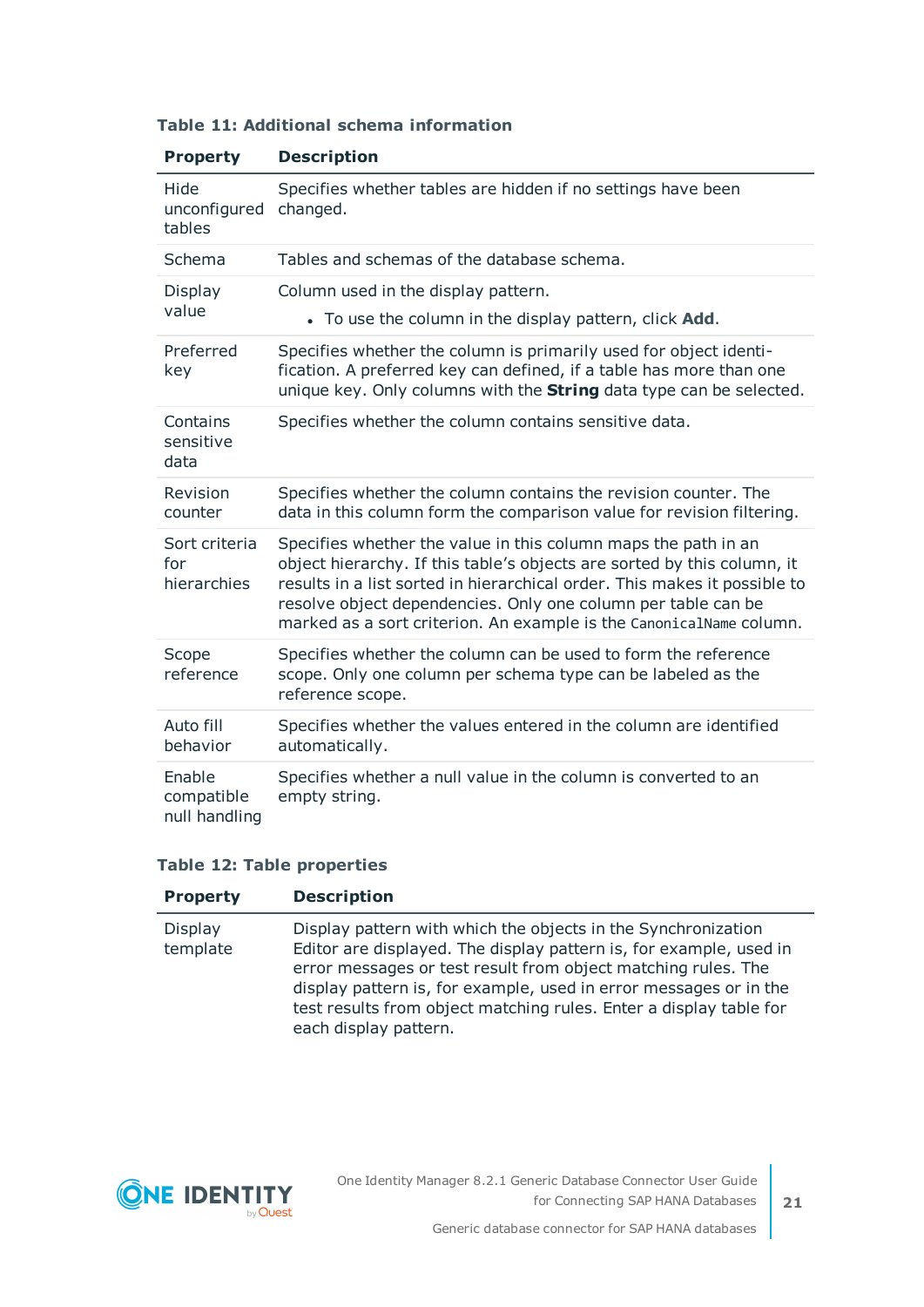| <b>Property</b> | <b>Description</b> |  |
|-----------------|--------------------|--|
|                 |                    |  |

- To use a column in the display pattern, select a column and click **Add**.
- 12. On the **Define data operations** page, you can specify special operations for changing data in the external database. This is only required, if the default operations INSERT, UPDATE, and DELETE cannot be used in the external database system.
	- WARNING: **A good knowledge of programming is required to**  $\blacktriangle$ **implement data operations. Errors in this implementation can lead to loss of data.**

#### *To define a data operation*

- a. Select a table and mark the operation you want to define.
- b. Select a strategy.
- c. Enter the data operation you want to run in the **Settings** input field.

| <b>Property</b>          | <b>Description</b>                                                                                                                                                                                                         |
|--------------------------|----------------------------------------------------------------------------------------------------------------------------------------------------------------------------------------------------------------------------|
| Hide unconfigured tables | Specifies whether tables are hidden if no settings<br>have been changed.                                                                                                                                                   |
| Table/operation          | Tables for which the data operations are to be<br>defined.                                                                                                                                                                 |
| Strategy                 | Strategy with which the data operation is created<br>and run. A simple procedure can be called for a data<br>operation or a script can be run. Select the strategy<br>you want use to define the data operation.           |
|                          | • Pattern based: Simple procedure call that<br>runs the operation.                                                                                                                                                         |
|                          | NOTE: If column names are referenced that<br>contain special characters, replace the<br>special characters with an underscore $(\_)$ .<br>Special characters are everything apart<br>from letters, numbers and underscore. |
|                          | • Script based: Script that performs a<br>complex data operation.                                                                                                                                                          |
|                          | You can use custom code snippets in the<br>script. The code snippets must contain a<br>keyword element with the DML keyword. For                                                                                           |
|                          |                                                                                                                                                                                                                            |

#### **Table 13: Defining data operations**

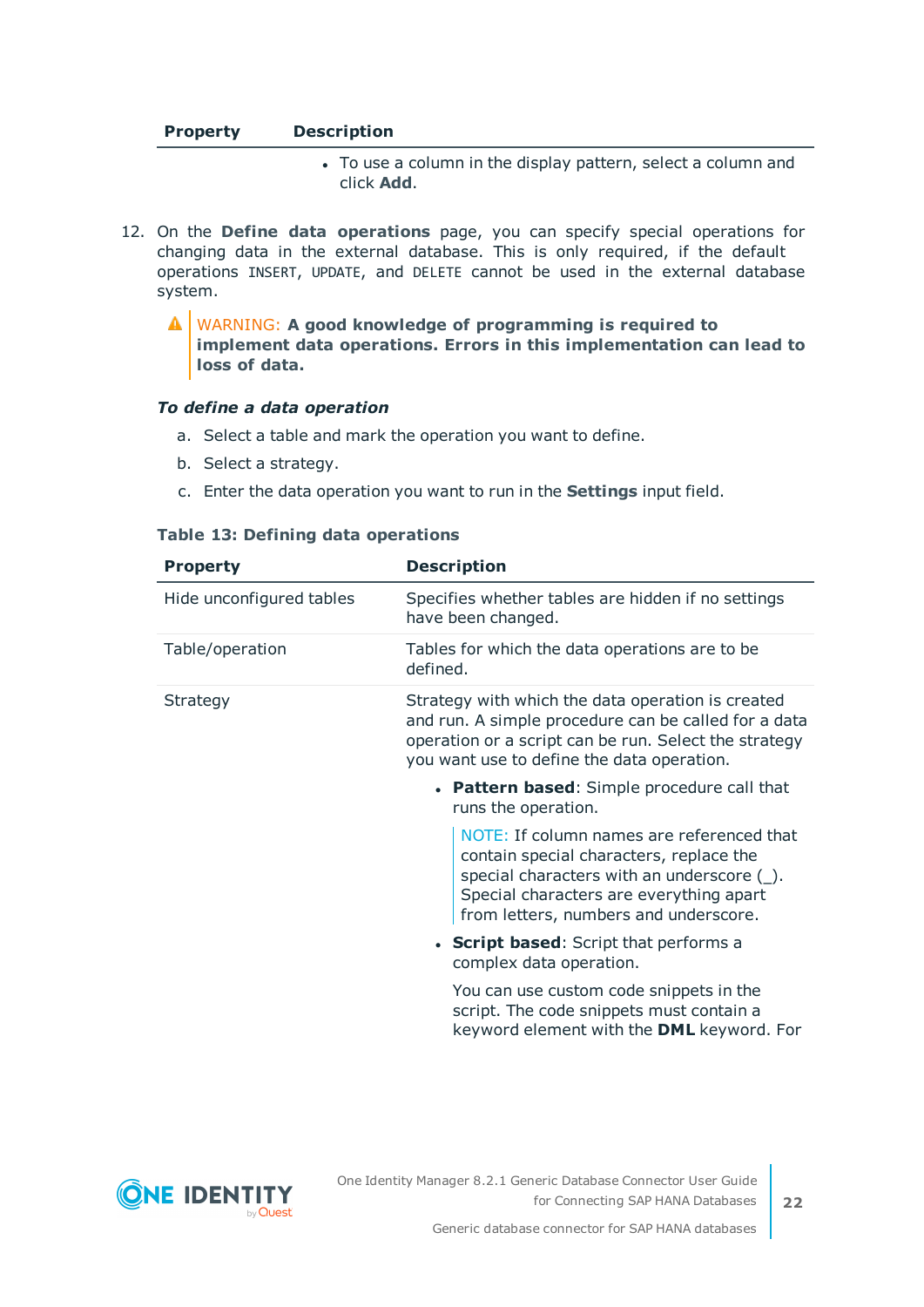| <b>Property</b>  | <b>Description</b>                                                                                                                                                                                                   |  |  |
|------------------|----------------------------------------------------------------------------------------------------------------------------------------------------------------------------------------------------------------------|--|--|
|                  | more detailed information about support for<br>writing scripts, see the One Identity Manager<br>Target System Synchronization Reference<br>Guide.                                                                    |  |  |
|                  | • Click <b>III</b> to delete a data operation.                                                                                                                                                                       |  |  |
| Required columns | List of required key columns in a script-based data<br>operation. The columns must be entered if they are<br>not part of the display name.                                                                           |  |  |
| Settings         | Define the data operation that is to be run when<br>objects are added, updated, or deleted. Enter the<br>procedure call or create a script depending on the<br>selected strategy.                                    |  |  |
|                  | Example of a pattern-based data operation:                                                                                                                                                                           |  |  |
|                  | exec CreateUser<br>('%Uid%','%FirstName%','%LastName%')                                                                                                                                                              |  |  |
|                  | It has an advanced edit mode which provides<br>additional actions. For detailed information about<br>support for creating scripts, see the One Identity<br>Manager Target System Synchronization Reference<br>Guide. |  |  |

13. The **Extend target system schema** page opens if you enable the **Fill in system description completely** option on the **Load schema** page or make settings on the **Define data operations** page. You can add virtual schema properties to the target system schema here. Use the virtual schema properties to provide additional data for your own DML handling.

|  |  |  |  | Table 14: Virtual schema properties |
|--|--|--|--|-------------------------------------|
|--|--|--|--|-------------------------------------|

| <b>Property</b>                         | <b>Description</b>                                                                                                                                                              |  |
|-----------------------------------------|---------------------------------------------------------------------------------------------------------------------------------------------------------------------------------|--|
| Hide<br>unconfigured changed.<br>tables | Specifies whether tables are hidden if no settings have been                                                                                                                    |  |
| Schema                                  | Tables in the target system schema for which virtual schema proper-<br>ties can be added or exist already.                                                                      |  |
| Virtual<br>schema<br>properties         | Buttons for editing virtual schema properties<br>• Click Add to add a virtual schema property.<br>• Click <b>Edit or remove</b> to edit or delete a virtual schema<br>property. |  |



**23**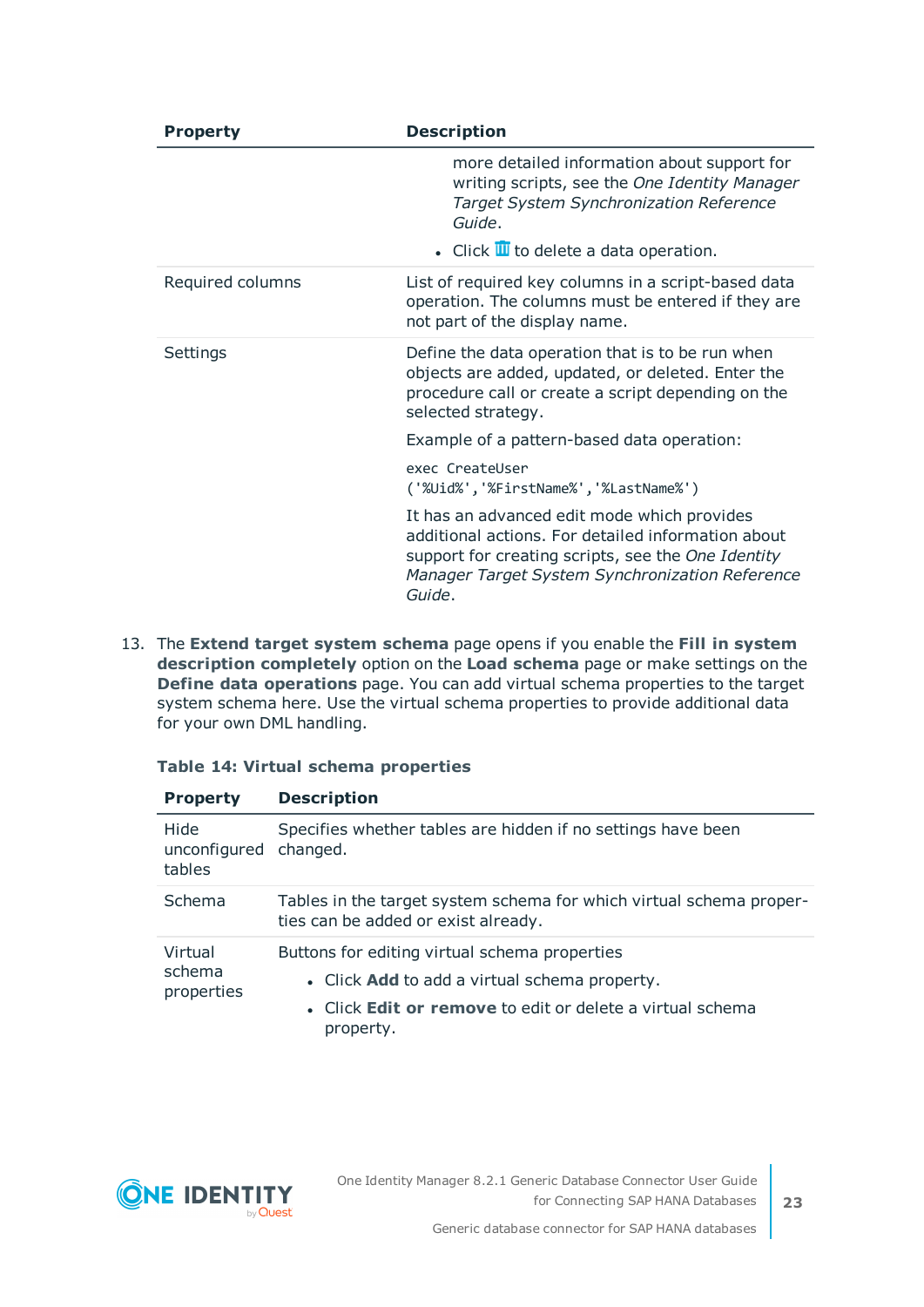| <b>Property</b>   | <b>Description</b>                                                                                                                                                                     |
|-------------------|----------------------------------------------------------------------------------------------------------------------------------------------------------------------------------------|
| Data type         | Data type of the schema property                                                                                                                                                       |
| Multivalue        | Specifies whether the schema property has multiple values                                                                                                                              |
| Required<br>field | Specifies whether the schema property is a mandatory property                                                                                                                          |
| Secret            | Specifies whether the schema property value may be displayed in<br>the Synchronization Editor or in logs, reports, and messages. If this<br>option is set, the value is not displayed. |

#### *To edit or delete a virtual schema property*

- a. In the **Schema** column, open the node of the table with the schema properties that you want to edit or delete.
- b. Click **Edit or remove**.
- c. Edit the properties of the virtual schema property.
	- $-$  OR  $-$

Click **Delete**.

#### **Related topics**

<span id="page-23-0"></span> $\cdot$  Creating a [synchronization](#page-14-0) project on page 15

## **Updating schemas**

All the schema data (schema types and schema properties) of the target system schema and the One Identity Manager schema are available when you are editing a synchronization project. Only a part of this data is really needed for configuring synchronization. If a synchronization project is finished, the schema is compressed to remove unnecessary data from the synchronization project. This can speed up the loading of the synchronization project. Deleted schema data can be added to the synchronization configuration again at a later point.

If the target system schema or the One Identity Manager schema has changed, these changes must also be added to the synchronization configuration. Then the changes can be added to the schema property mapping.

To include schema data that have been deleted through compression and schema modifications in the synchronization project, update each schema in the synchronization project. This may be necessary if:

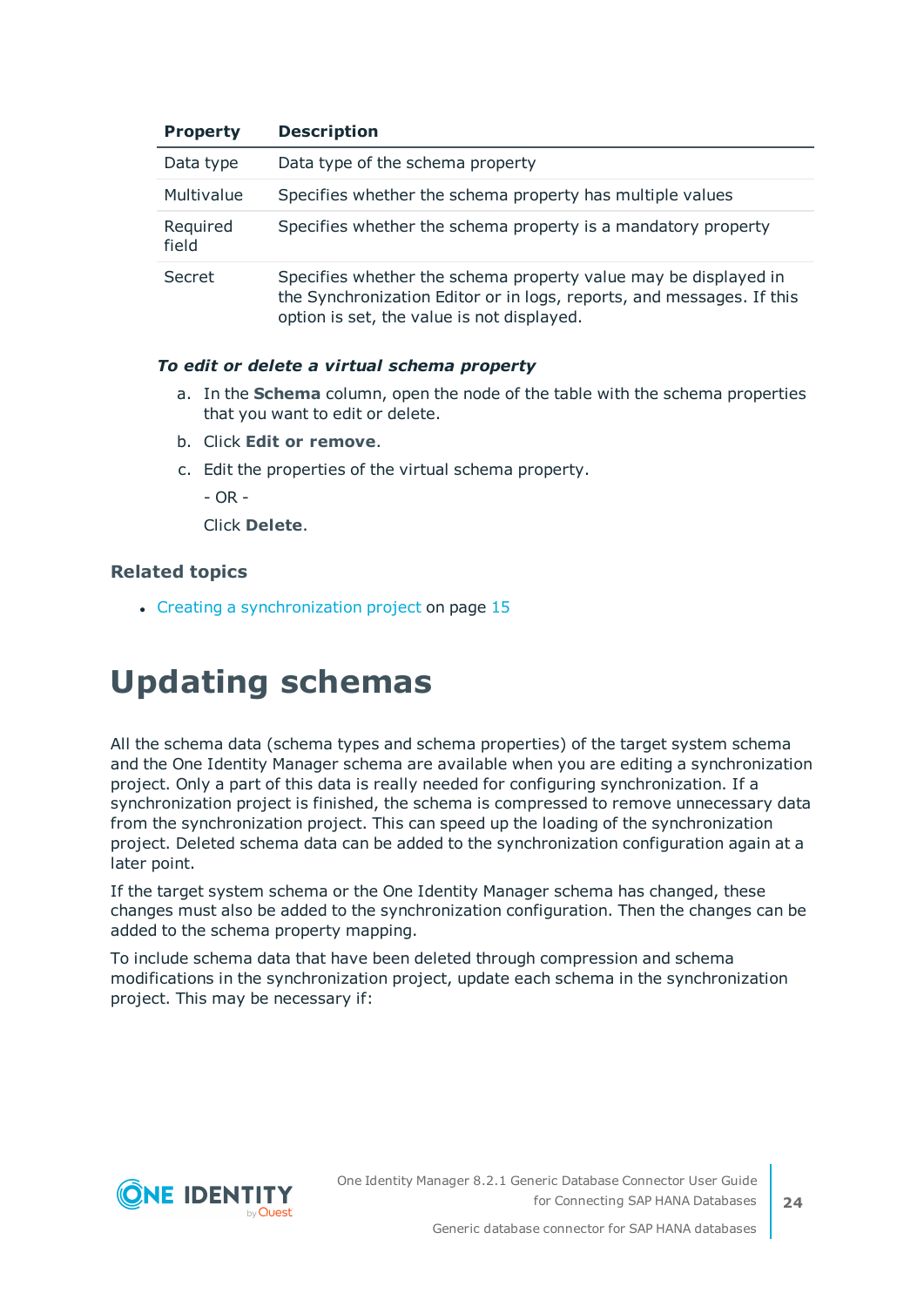- A schema was changed by:
	- Changes to a target system schema
	- Customizations to the One Identity Manager schema
	- A One Identity Manager update migration
- A schema in the synchronization project was shrunk by:
	- Enabling the synchronization project
	- Saving the synchronization project for the first time
	- $\bullet$  Compressing a schema

#### *To update a system connection schema*

- 1. In the Synchronization Editor, open the synchronization project.
- 2. Select the **Configuration > Target system** category.
	- $OR -$

#### Select the **Configuration > One Identity Manager connection** category.

- 3. Select the **General** view and click **Update schema**.
- 4. Confirm the security prompt with **Yes**.

This reloads the schema data.

#### *To edit a mapping*

- 1. In the Synchronization Editor, open the synchronization project.
- 2. Select the **Mappings** category.
- 3. Select a mapping in the navigation view.

Opens the Mapping Editor. For more information about mappings, see the *One Identity Manager Target System Synchronization Reference Guide*.

NOTE: The synchronization is deactivated if the schema of an activated synchronization project is updated. Reactivate the synchronization project to synchronize.

### <span id="page-24-0"></span>**Starting synchronization**

Synchronization is started using scheduled process plans. A scheduled process plan is added once a start up configuration is assigned to a schedule. Use schedules to define running times for synchronization.

NOTE: Synchronization can only be started if the synchronization project is enabled.

To run synchronization regularly, configure, and activate the a schedule. You can also start synchronization manually if there is no active schedule.

IMPORTANT: As long as a synchronization process is running, you must not start another synchronization process for the same target system. This especially applies, if the same

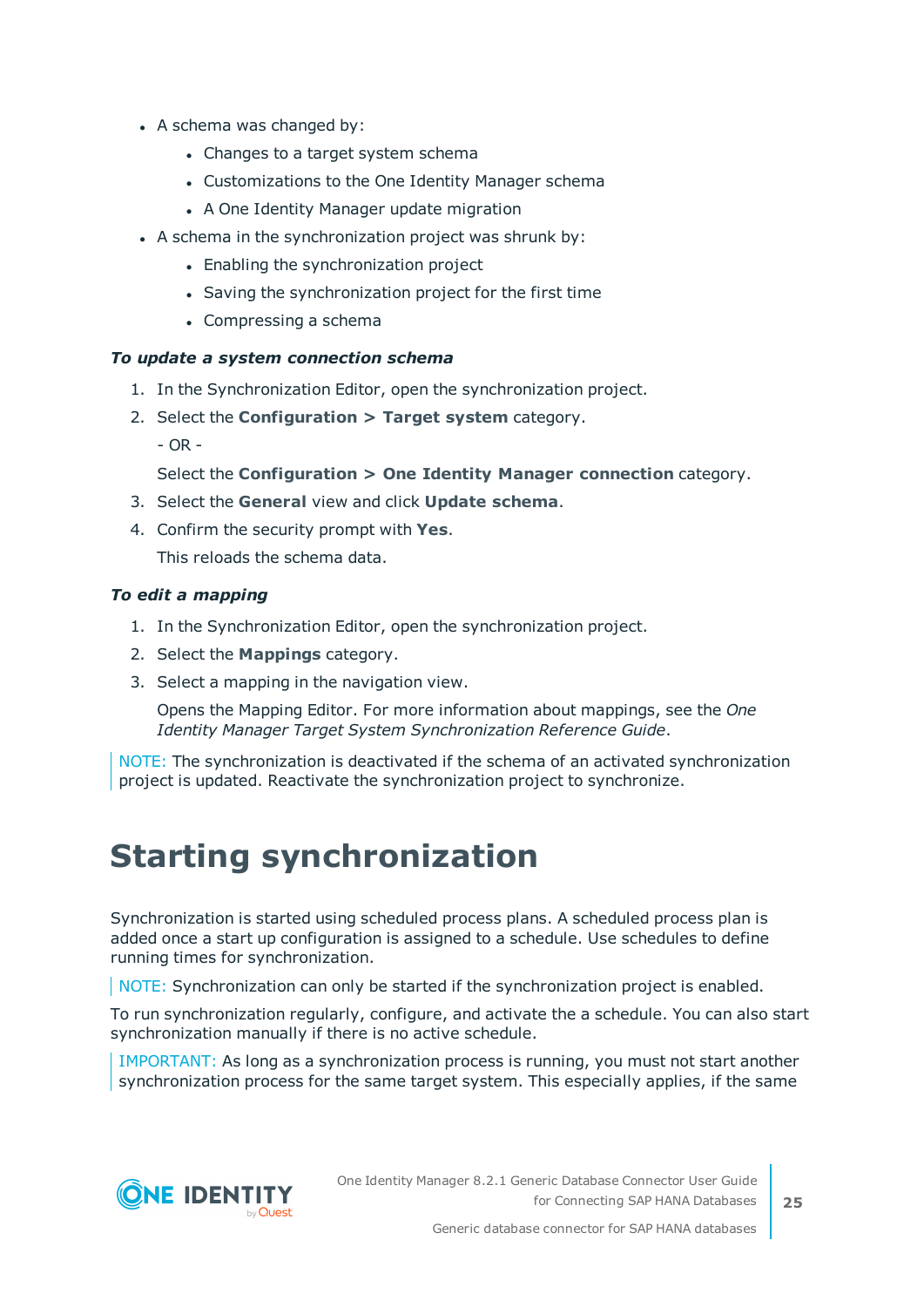synchronization objects would be processed.

- If another synchronization process is started with the same start up configuration, the process is stopped and is assigned **Frozen** status. An error message is written to the One Identity Manager Service log file.
	- Ensure that start up configurations that are used in start up sequences are not started individually at the same time. Assign start up sequences and start up configurations different schedules.
- Starting another synchronization process with different start up configuration that addresses same target system may lead to synchronization errors or loss of data. Specify One Identity Manager behavior in this case, in the start up configuration.
	- Use the schedule to ensure that the start up configurations are run in sequence.
	- Group start up configurations with the same start up behavior.

If you want to specify the order in which target systems are synchronized, use the start up sequence to run synchronization. In a start up sequence, you can combine start up configurations from different synchronization projects and specify the order in which they are run. For more information about start up sequences, see the *One Identity Manager Target System Synchronization Reference Guide*.

### <span id="page-25-0"></span>**Analyzing synchronization**

Synchronization results are summarized in the synchronization log. You can specify the extent of the synchronization log for each system connection individually. One Identity Manager provides several reports in which the synchronization results are organized under different criteria.

#### *To display a synchronization log*

- 1. In the Synchronization Editor, open the synchronization project.
- 2. Select the **Logs** category.
- 3. Click in the navigation view toolbar.

Logs for all completed synchronization runs are displayed in the navigation view.

4. Select a log by double-clicking it.

An analysis of the synchronization is shown as a report. You can save the report.

Synchronization logs are stored for a fixed length of time.

#### *To modify the retention period for synchronization logs*

<sup>l</sup> In the Designer, enable the **DPR | Journal | LifeTime** configuration parameter and enter the maximum retention period.

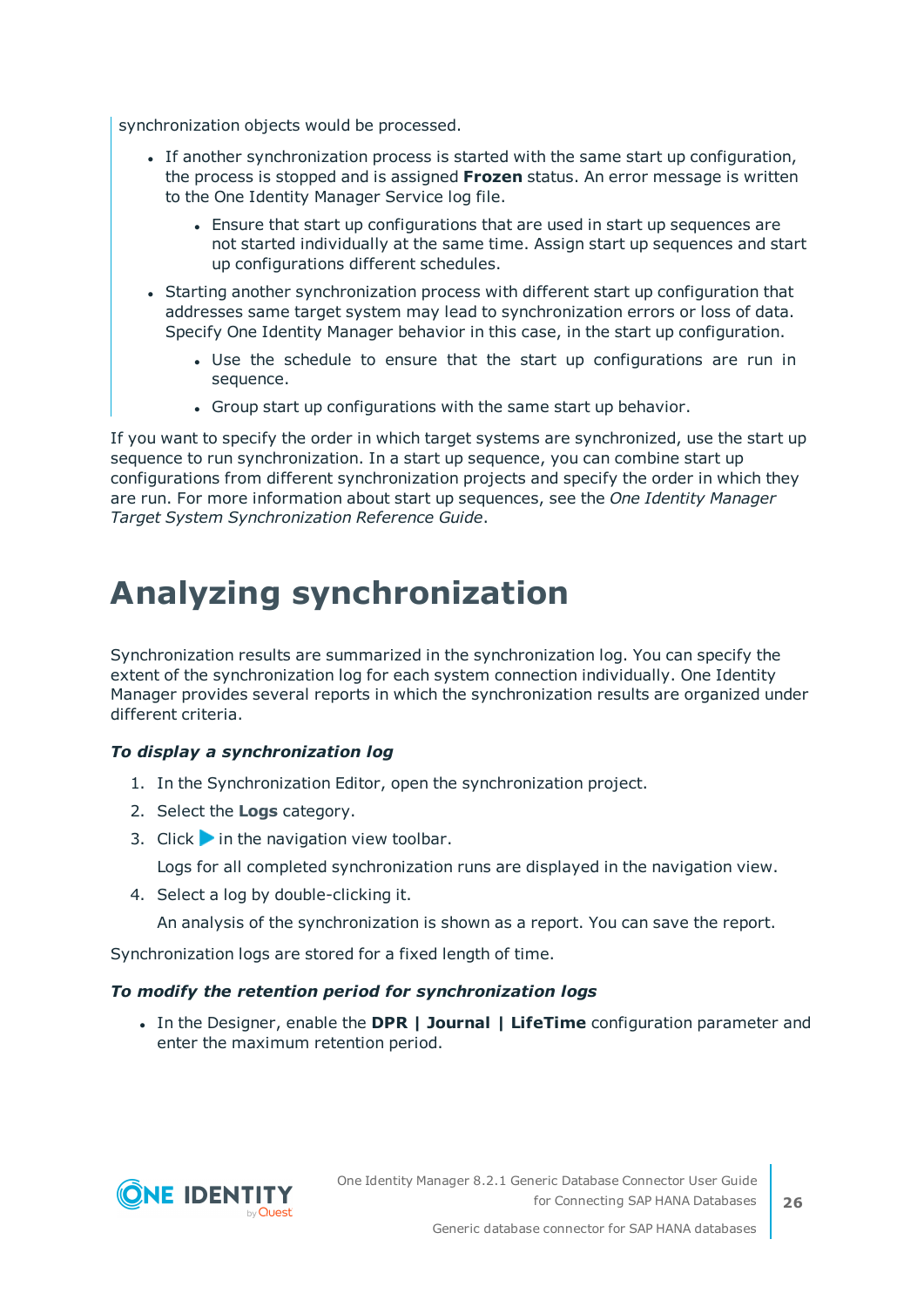## <span id="page-26-0"></span>**Post-processing outstanding objects**

Objects, which do not exist in the target system, can be marked as outstanding in One Identity Manager by synchronizing. This prevents objects being deleted because of an incorrect data situation or an incorrect synchronization configuration.

Outstanding objects:

- Cannot be edited in One Identity Manager.
- Are ignored by subsequent synchronizations.
- Are ignored by inheritance calculations.

This means, all memberships and assignments remain intact until the outstanding objects have been processed.

Start target system synchronization to do this.

#### *To allow post-processing of outstanding objects*

• Configure target system synchronization.

For more information, see Configuring target system [synchronization](#page-26-1) on page 27.

#### **Related topics**

- [Post-processing](#page-28-0) outstanding objects on page 29
- $\cdot$  Users and permissions for [synchronizing](#page-4-0) on page 5

### <span id="page-26-1"></span>**Configuring target system synchronization**

Create a target system for post-processing outstanding objects. Assign tables you want to be populated by synchronization, to this target system type. Specify the tables for which outstanding objects can be published in the target system during post-processing. Define a process for publishing the objects.

#### *To create a target system type*

- 1. In the Manager, select the **Data Synchronization > Basic configuration data > Target system types** category.
- 2. Click  $\mathbf{r}$  in the result list.
- 3. Edit the target system type main data.
- 4. Save the changes.

Enter the following data for a target system type.

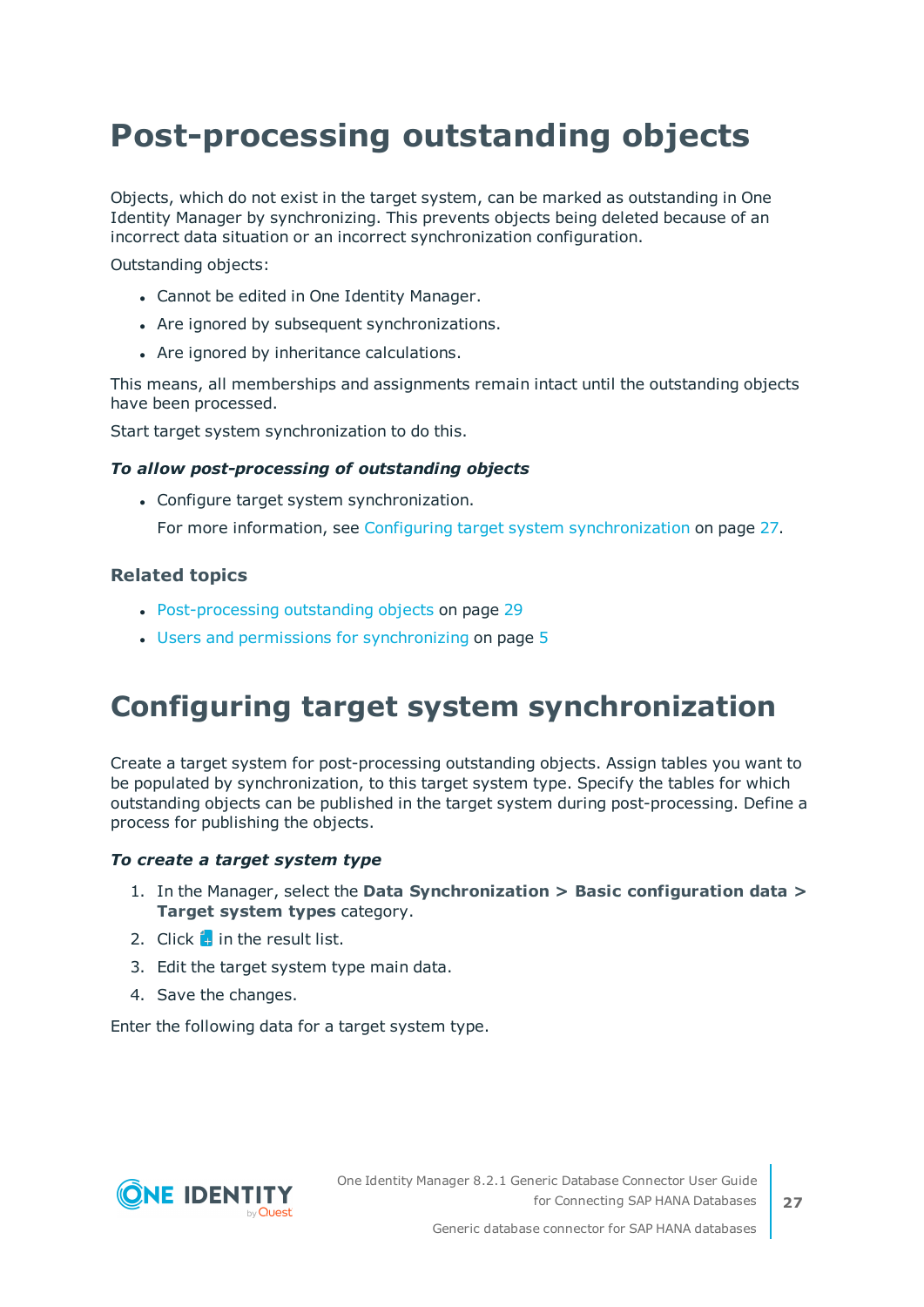| <b>Property</b>                      | <b>Description</b>                                                                                                                                                                                                               |  |  |  |  |
|--------------------------------------|----------------------------------------------------------------------------------------------------------------------------------------------------------------------------------------------------------------------------------|--|--|--|--|
| Target<br>system<br>type             | Target system type description.                                                                                                                                                                                                  |  |  |  |  |
|                                      | Description Text field for additional explanation.                                                                                                                                                                               |  |  |  |  |
| Display<br>name                      | Name of the target system type as displayed in One Identity Manager tools.                                                                                                                                                       |  |  |  |  |
| Cross-<br>boundary                   | Specifies how user accounts are assigned to or inherit groups and system<br>entitlements if they belong to different custom target systems.                                                                                      |  |  |  |  |
| inheritance                          | • If the option is set, groups and system entitlements can be assigned<br>to user accounts that belong to the same target system or to different<br>target systems. The target systems must have the same target<br>system type. |  |  |  |  |
|                                      | For all target systems of a target system type, the settings for the<br><b>User Account Contains Memberships column</b><br>(UNSRootB.UserContainsGroupList) must be identical.                                                   |  |  |  |  |
|                                      | • If the option is not set, groups and system entitlements can only be<br>assigned to the same target system.                                                                                                                    |  |  |  |  |
|                                      | NOTE: If the option is not set, the target system type is used to simplify<br>grouping of the target systems.                                                                                                                    |  |  |  |  |
| Show in<br>compliance<br>rule wizard | Specifies whether the target system type for compliance rule wizard can be<br>selected when rule conditions are being set up.                                                                                                    |  |  |  |  |
| Text<br>snippet                      | Text snippets used for linking text in the compliance rule wizard.                                                                                                                                                               |  |  |  |  |
| Alternative<br>connectors            | List of connector that can process this type of target system.                                                                                                                                                                   |  |  |  |  |

#### **Table 15: main data for a target system type**

#### *To add tables to target system synchronization*

- 1. In the Manager, select the **Data Synchronization > Basic configuration data > Target system types** category.
- 2. In the result list, select the target system type.
- 3. Select the **Assign synchronization tables** task.
- 4. In the pane, assign **custom** tables to the outstanding objects you want to handle.
- 5. Save the changes.
- 6. Select the **Configure tables for publishing** task.
- 7. Select the tables that contain the outstanding objects that can be published in the

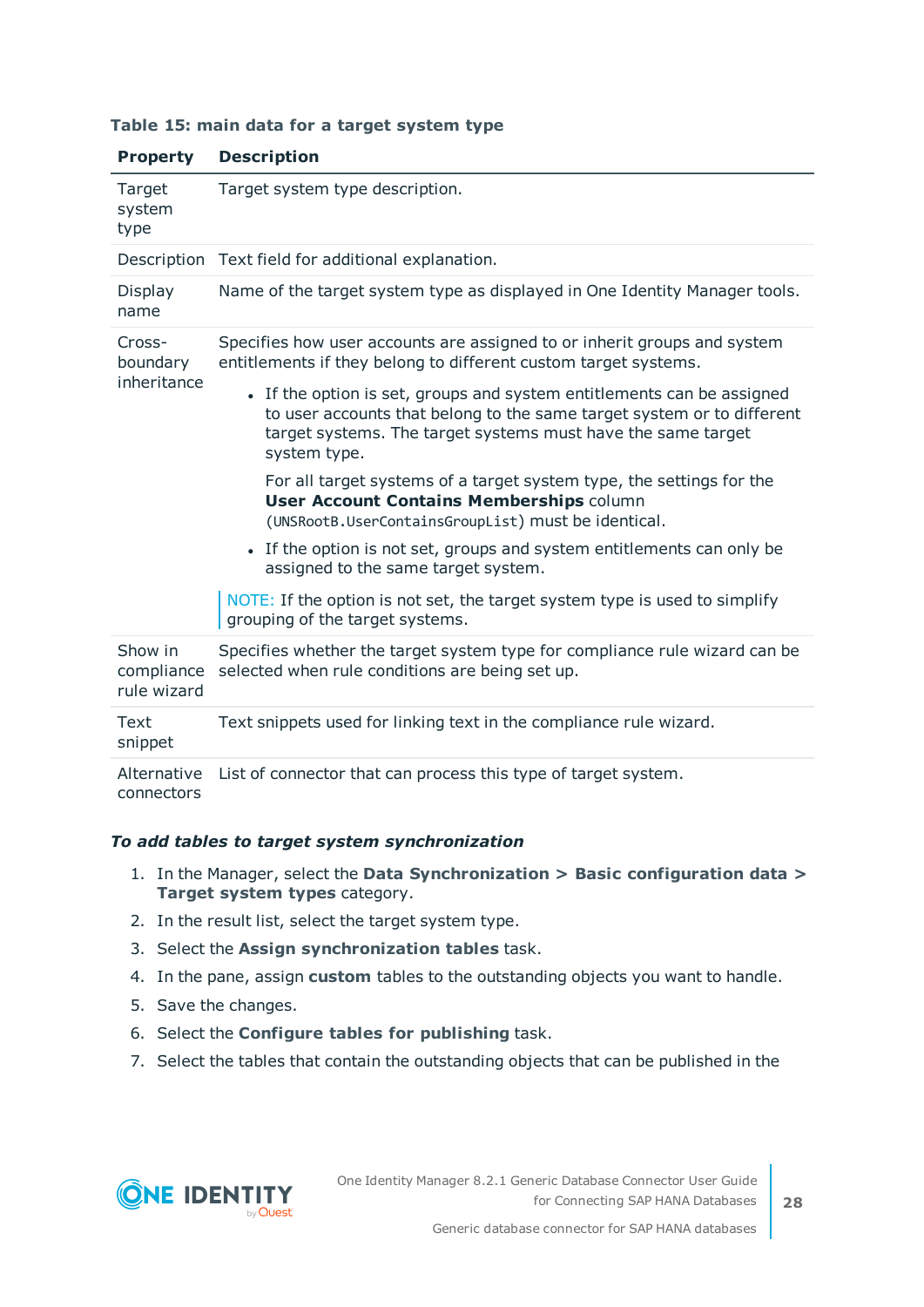target system and set the **Publishable** option.

8. Save the changes.

NOTE: The connector must have write access to the target system in order to publish outstanding objects that are being post-processed. That means, the **Connection is read-only** option must not be set for the target system connection.

#### *To publish outstanding objects*

• For each table for which you want to publish outstanding objects, create a process, which is triggered by the event HandleOutstanding and which runs the provisioning of the objects. Use the AdHocProjection process task of the ProjectorComponent process component.

For more information about defining processes, see the *One Identity Manager Configuration Guide*.

### <span id="page-28-0"></span>**Post-processing outstanding objects**

#### *To post-process outstanding objects*

1. In the Manager, select the **Data synchronization > Target system synchronization: <target system type>** category.

All tables assigned to the target system type are displayed in the navigation view.

2. Select the table whose outstanding objects you want to edit in the navigation view.

All objects marked as outstanding are shown on the form.

TIP:

#### *To display object properties of an outstanding object*

- 1. Select the object on the target system synchronization form.
- 2. Open the context menu and click **Show object**.
- 3. Select the objects you want to rework. Multi-select is possible.
- 4. Click on one of the following icons in the form toolbar to run the respective method.

#### **Table 16: Methods for handling outstanding objects**

|  |    |               | <b>Icon Method Description</b>                                                                                            |
|--|----|---------------|---------------------------------------------------------------------------------------------------------------------------|
|  | ۴× | <b>Delete</b> | The object is immediately deleted from the One Identity Manager<br>database. Deferred deletion is not taken into account. |
|  |    |               | Indirect memberships cannot be deleted.                                                                                   |
|  | F  | Publish       | The object is added to the target system. The <b>Outstanding</b> label                                                    |

is removed from the object.

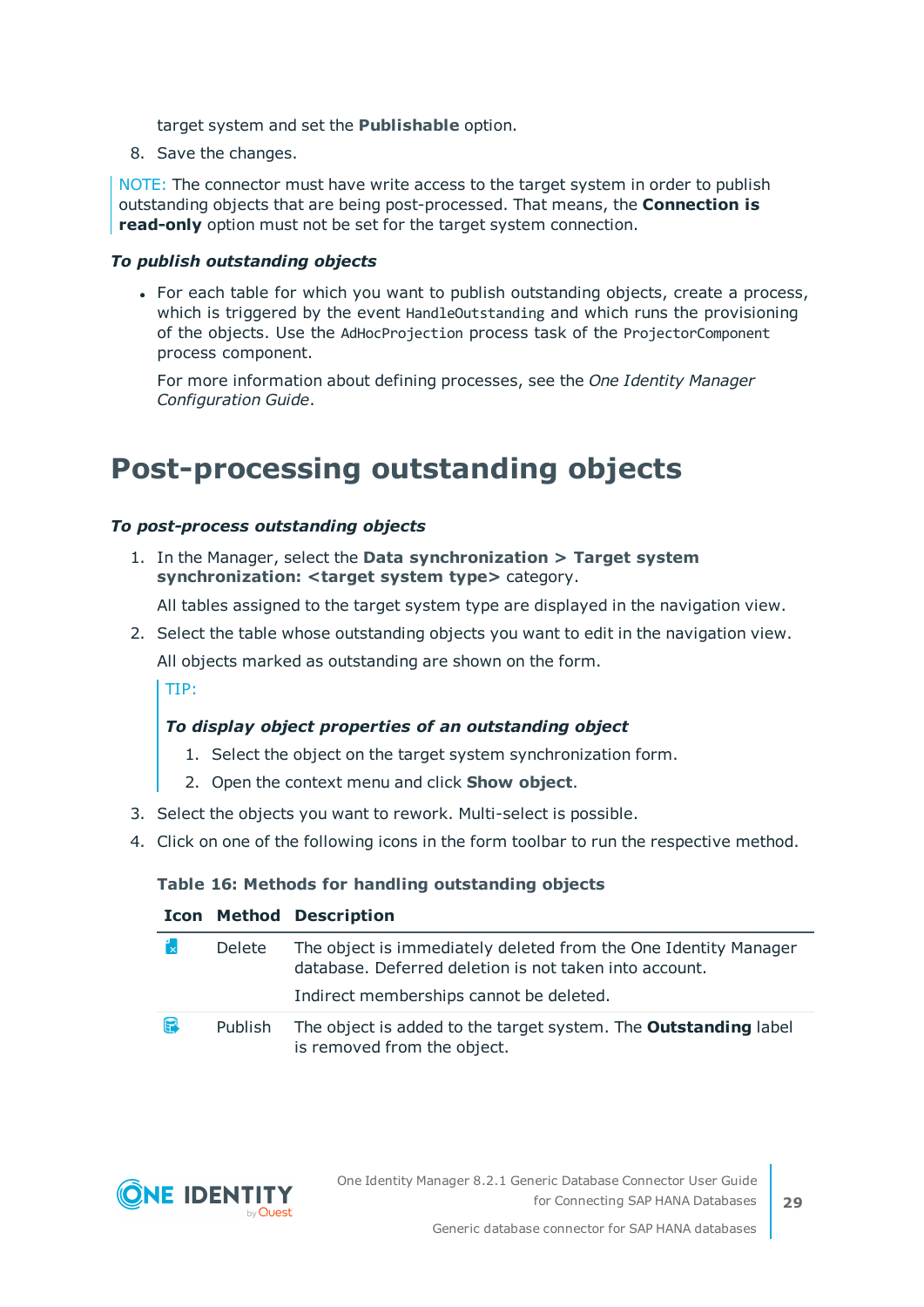#### **Icon Method Description**

This runs a target system specific process that triggers the provisioning process for the object.

Prerequisites:

- The table containing the object can be published.
- The target system connector has write access to the target system.
- A custom process is set up for provisioning the object.

a. Reset The **Outstanding** label is removed for the object.

5. Confirm the security prompt with **Yes**.

NOTE: By default, the selected objects are processed in parallel, which speeds up the selected method. If an error occurs during processing, the action is stopped and all changes are discarded.

Bulk processing of objects must be disabled if errors are to be localized, which means the objects are processed sequentially. Failed objects are named in the error message. All changes that were made up until the error occurred are saved.

#### *To disable bulk processing*

• Disable the  $\overline{1}$  icon in the form's toolbar.

#### **Related topics**

- Configuring target system [synchronization](#page-26-1) on page 27
- Users and permissions for [synchronizing](#page-4-0) on page 5

## <span id="page-29-0"></span>**Configuring the provisioning of memberships**

Memberships, such as user accounts in groups, are saved in assignment tables in the One Identity Manager database. During provisioning of modified memberships, changes made in the target system may be overwritten. This behavior can occur under the following conditions:

- Memberships are saved as an object property in list form in the target system.
- Examples: List of user accounts in the Member property of a group OR List of profiles in the MemberOf property of a user account
- Memberships can be modified in either of the connected systems.
- A provisioning workflow and provisioning processes are set up.

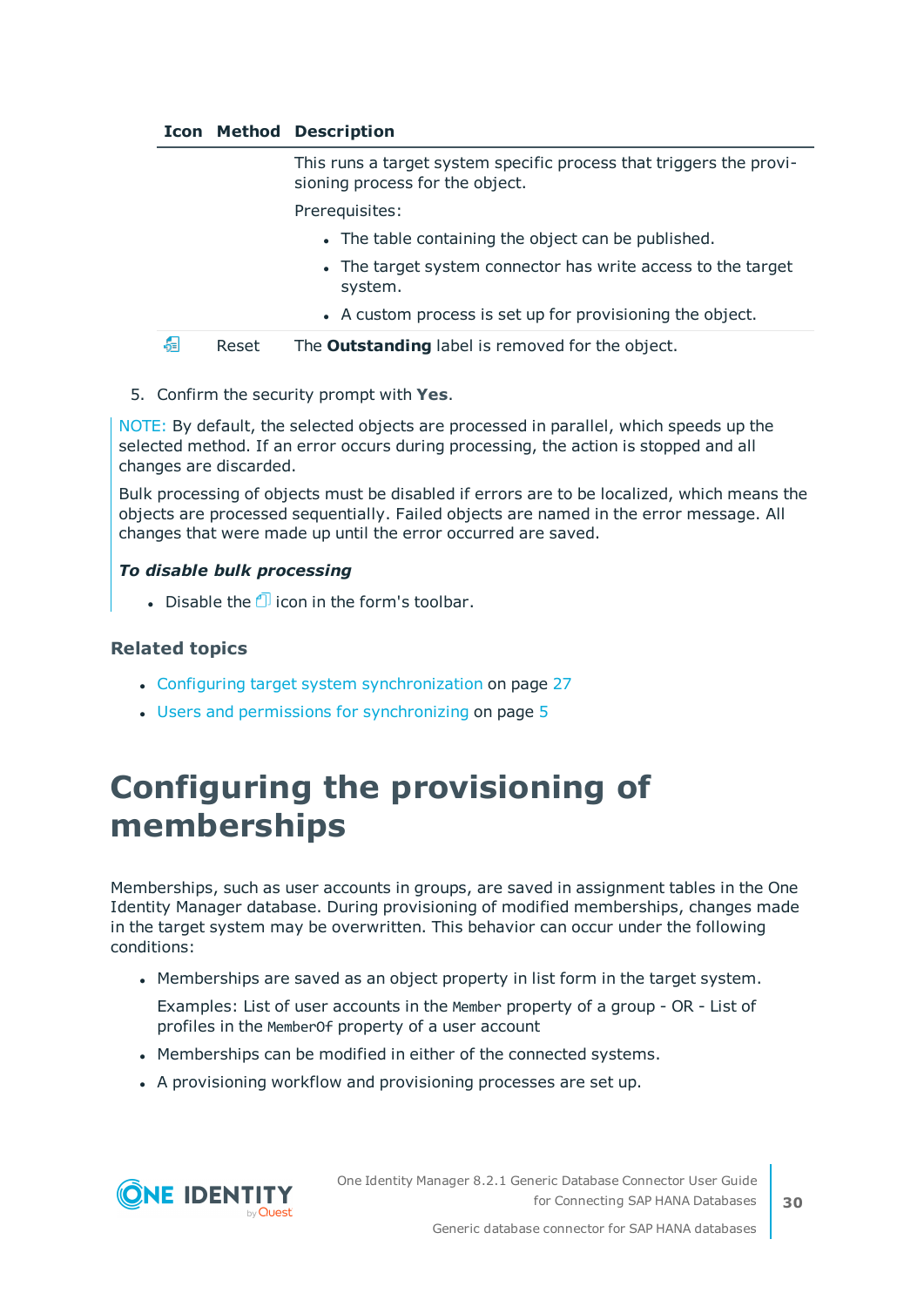If one membership in One Identity Manager changes, by default, the complete list of members is transferred to the target system. Therefore, memberships that were previously added to the target system are removed in the process and previously deleted memberships are added again.

To prevent this, provisioning can be configured such that only the modified membership is provisioned in the target system. The corresponding behavior is configured separately for each assignment table.

#### *To allow separate provisioning of memberships*

- 1. In the Manager, select the **Data Synchronization > Basic configuration data > Target system types** category.
- 2. In the result list, select the target system type.
- 3. Select the **Configure tables for publishing** task.
- 4. Select the assignment tables that you want to set up for single provisioning. Multiselect is possible.
- 5. Click **Merge mode**.

NOTE:

- This option can only be enabled for assignment tables that have a base table with a XDateSubItem column.
- Assignment tables that are grouped together in a virtual schema property in the mapping must be marked identically.

Example: ADSAccountInADSGroup, ADSGroupInADSGroup, and ADSMachineInADSGroup

6. Save the changes.

For each assignment table labeled like this, the changes made in One Identity Manager are saved in a separate table. Therefore, only newly added and deleted assignments are processed. During modification provisioning, the members list in the target system is compared to the entries in this table. This means that only modified memberships are provisioned and not the entire members list.

NOTE: The complete members list is updated by synchronization. During this process, objects with changes but incomplete provisioning are not handled. These objects are logged in the synchronization log.

You can restrict single provisioning of memberships with a condition. Once merge mode has been disabled for a table, the condition is deleted. Tables that have had the condition deleted or edited are marked with the following icon:  $\frac{1}{2}$ . You can restore the original condition at any time.

#### *To restore the original condition*

- 1. Select the auxiliary table for which you want to restore the condition.
- 2. Right-click on the selected row and select the **Restore original values** context menu item.
- 3. Save the changes.

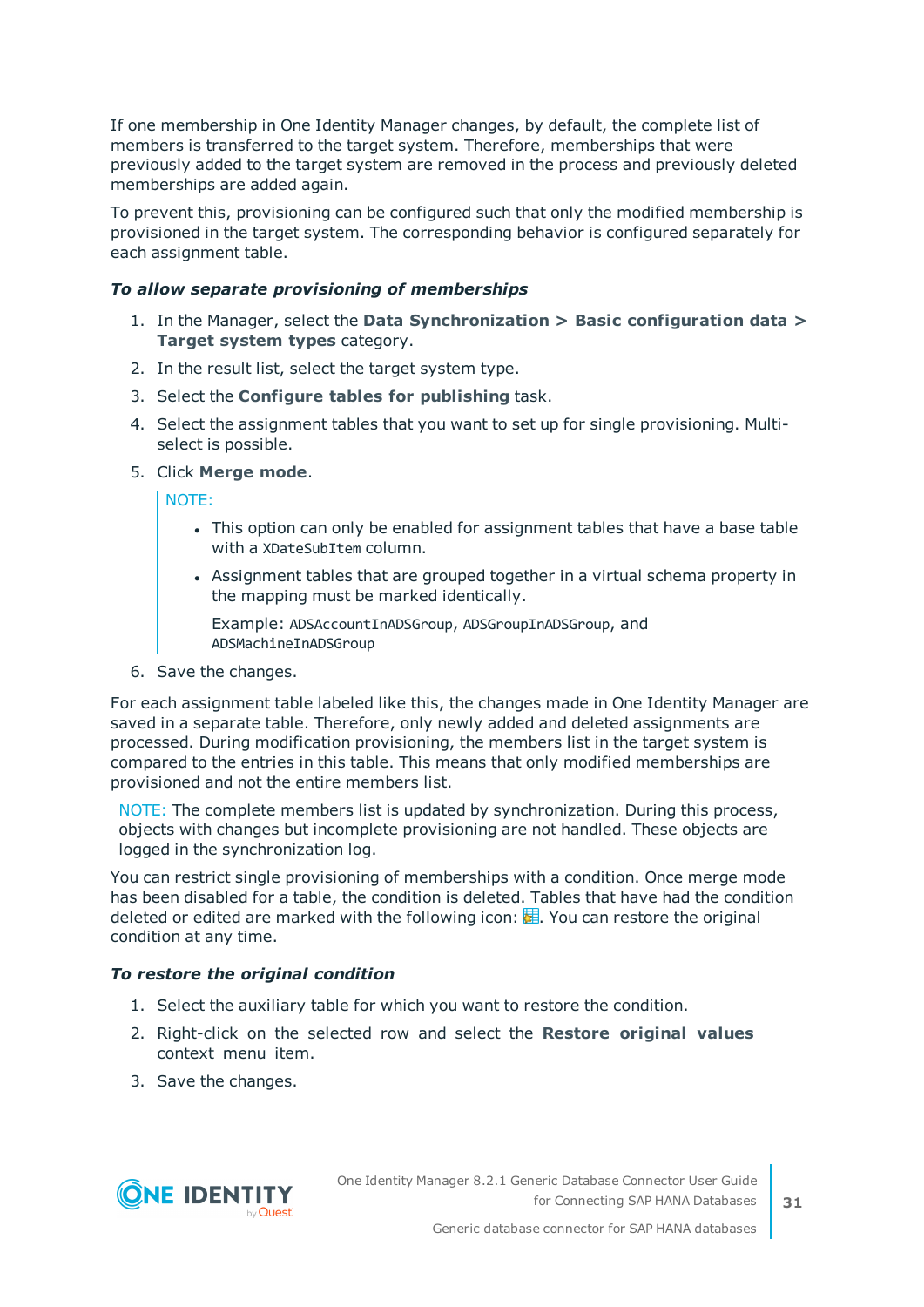NOTE: To create the reference to the added or deleted assignments in the condition, use the i table alias.

Example of a condition on the UNSAccountBInUNSGroupB assignment table:

exists (select top 1 1 from UNSGroupB g where  $g.UID$  UNSGroupB = i.UID UNSGroupB and <limiting condition>)

For more information about provisioning memberships, see the .*One Identity Manager Target System Synchronization Reference Guide*

## <span id="page-31-0"></span>**Configuring single object synchronization**

Changes made to individual objects in the target system can be immediately applied in the One Identity Manager database without having to start a full synchronization of the target system environment. Individual objects can only be synchronized if the object is already present in the One Identity Manager database. The changes are applied to the mapped object properties. If the object is no longer present in the target system, then it is deleted from the One Identity Manager database.

#### **Prerequisites**

- A synchronization step exists that can import the changes to the changed object into One Identity Manager.
- The table that contains the changed object is assigned to a target system type.
- The path to the base object of the synchronization is defined for the table that contains the changed object.

Specify the tables that you want to synchronize using single object synchronization and configure single object synchronization for these tables. For more information, see the *One Identity Manager Target System Synchronization Reference Guide*, section *Include custom tables in the synchronization*.

#### *To define the path to the base object for synchronization for a table*

- 1. In the Manager, select the **Data Synchronization > Basic configuration data > Target system types** category.
- 2. In the result list, select the target system type.
- 3. Select the **Assign synchronization tables** task.
- 4. In the **Add assignments** pane, assign the table for which you want to use single object synchronization.
- 5. Save the changes.
- 6. Select the **Configure tables for publishing** task.

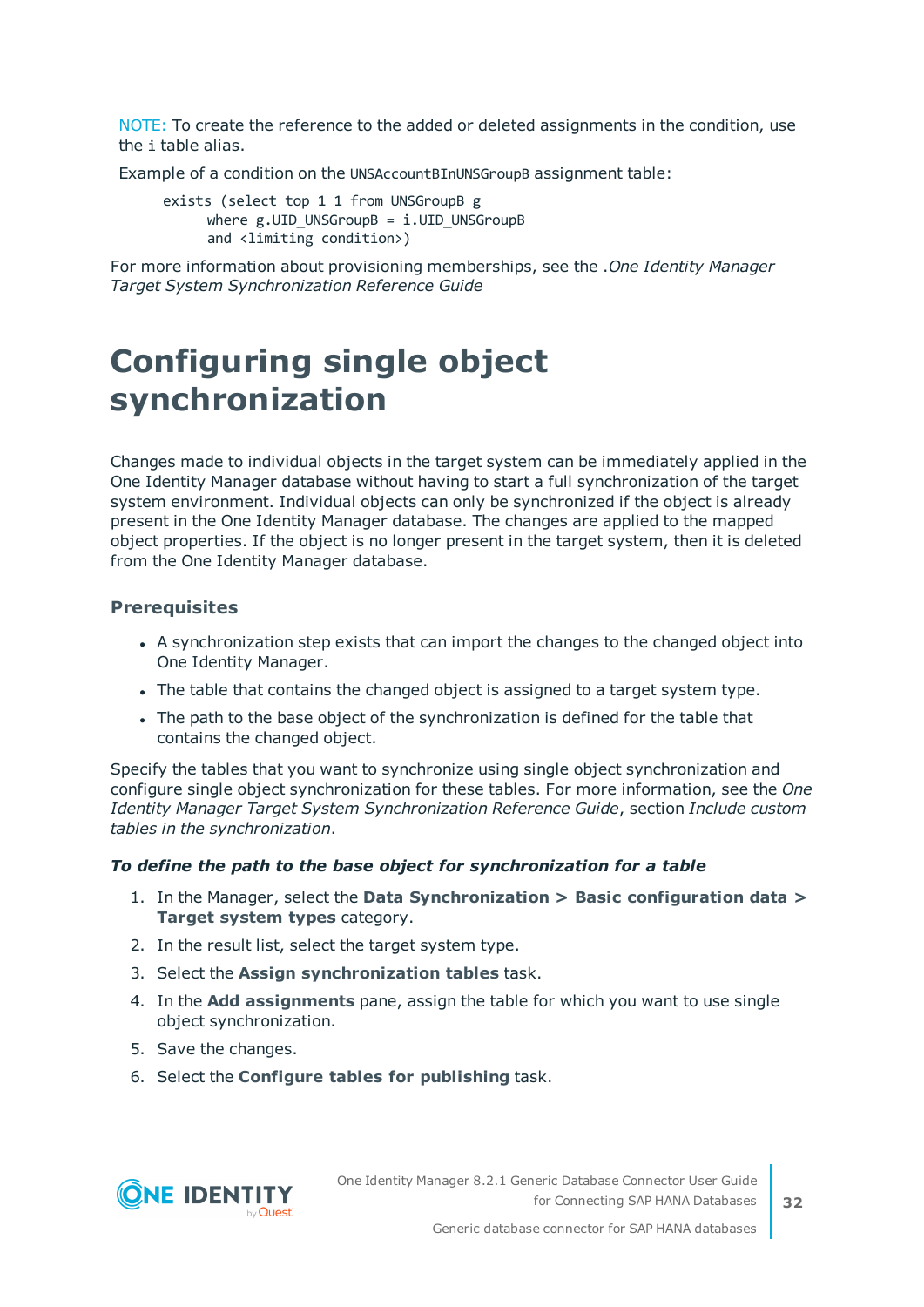- 7. Select the table and enter the **Root object path**.
	- If a concrete base object is defined for the target system, enter the path to the base object in the ObjectWalker notation of the VI.DB.

Example: FK(UID\_GAPCustomer).XObjectKey

• If no concrete base object is defined for the target system, enter the XObjectKey of the base table.

Example: <Key><T>DialogTable</T><P>RMB-T-Org</P></Key>

<span id="page-32-0"></span>8. Save the changes.

## **Ignoring data error in synchronization**

By default, objects with incorrect data are not synchronized. For example, a user account is not loaded in the One Identity Manager database if, in the user account table, the formatting script of a column contains an email address detects invalid data. These objects can be synchronized once the data has been corrected. In certain situations, however, it might be necessary to synchronize objects like these and ignore the data properties that have errors. This synchronization behavior can be configured in One Identity Manager.

#### *To ignoring data errors during synchronization in One Identity Manager*

- 1. In the Synchronization Editor, open the synchronization project.
- 2. Select the **Configuration > One Identity Manager connection** category.
- 3. In the **General** view, click **Edit connection**.

This starts the system connection wizard.

4. On the **Additional options** page, enable **Try to ignore data errors**.

This option is only effective if **Continue on error** is set in the synchronization workflow.

Default columns, such as primary keys, UID columns, or mandatory input columns cannot be ignored.

5. Save the changes.

IMPORTANT: If this option is set, One Identity Manager tries to ignore commit errors that could be related to data errors in a single column. This causes the data changed in the affected column to be discarded and the object is subsequently saved again. This effects performance and leads to loss of data.

Only set this option in the exceptional circumstance of not being able to correct the data before synchronization.

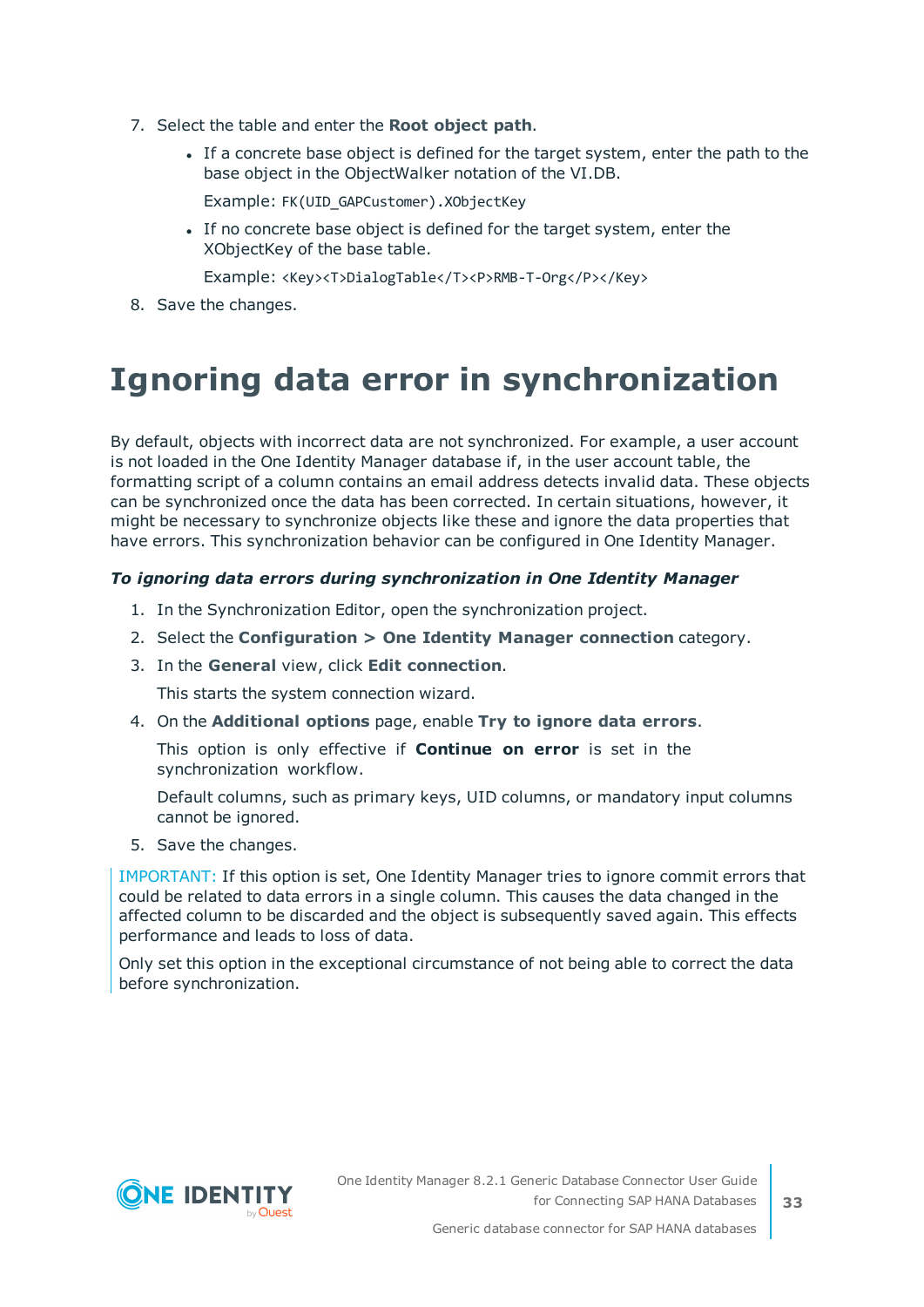# **Troubleshooting**

<span id="page-33-0"></span>For detailed information about correcting errors during synchronization of object hierarchies, see the .*One Identity Manager Target System Synchronization Reference Guide*

## <span id="page-33-1"></span>**Help for analyzing synchronization issues**

You can generate a report for analyzing problems that arise during synchronization, inadequate performance for example. The report contains information such as:

- Consistency check results
- Revision filter settings
- Scope applied
- Analysis of the data store
- Object access times in the One Identity Manager database and in the target system

#### *To generate a synchronization analysis report*

1. Select the **Help > Generate synchronization analysis report** menu item and click **Yes** in the security prompt.

The report may take a few minutes to generate. It is displayed in a separate window.

<span id="page-33-2"></span>2. Print the report or save it in one of the available output formats.

### **Error connecting with the target system**

If the password of the user that the generic database connector uses to log in to the SAP HANA database is about to expire, the SAP HANA system will send a warning. This results in the connector not being able to log in on the target system even before the

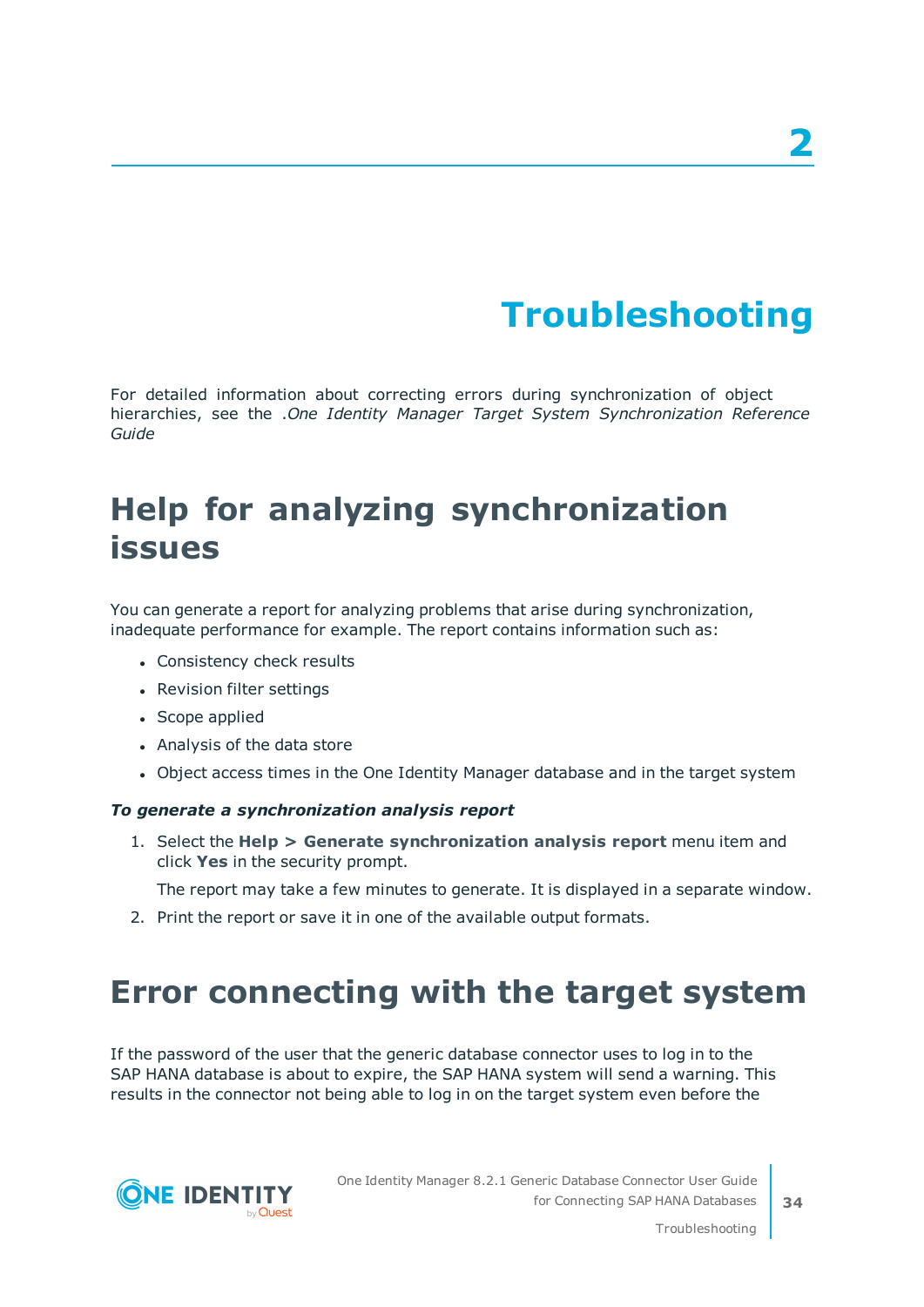password has expired. The connection attempt is canceled and an error message is displayed.

Error message: user's password will expire within few days

#### **Solution**

Ensure the following for the user that the generic database connector uses to log in to the SAP HANA database:

- A valid password is always stored for the user in the SAP HANA database and in the synchronization project.
- The warning period for expiring passwords is never reached by this user.

#### **Related topics**

• [Connecting](#page-17-0) a system to an SAP HANA database on page 18

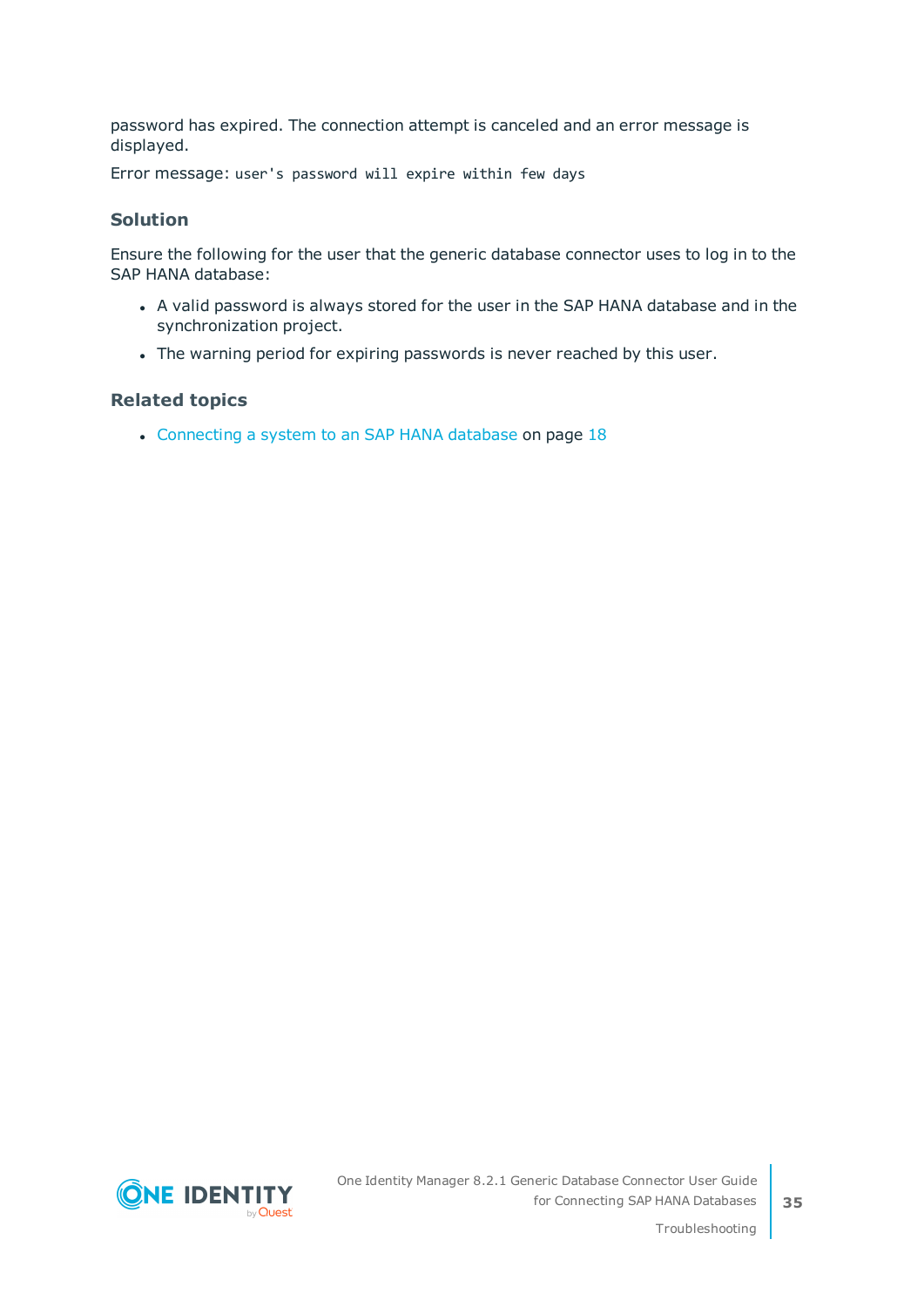<span id="page-35-0"></span>One Identity solutions eliminate the complexities and time-consuming processes often required to govern identities, manage privileged accounts and control access. Our solutions enhance business agility while addressing your IAM challenges with on-premises, cloud and hybrid environments.

## <span id="page-35-1"></span>**Contacting us**

For sales and other inquiries, such as licensing, support, and renewals, visit <https://www.oneidentity.com/company/contact-us.aspx>.

## <span id="page-35-2"></span>**Technical support resources**

Technical support is available to One Identity customers with a valid maintenance contract and customers who have trial versions. You can access the Support Portal at [https://support.oneidentity.com/.](https://support.oneidentity.com/)

The Support Portal provides self-help tools you can use to solve problems quickly and independently, 24 hours a day, 365 days a year. The Support Portal enables you to:

- Submit and manage a Service Request
- View Knowledge Base articles
- Sign up for product notifications
- Download software and technical documentation
- View how-to videos at [www.YouTube.com/OneIdentity](http://www.youtube.com/OneIdentity)
- Engage in community discussions
- Chat with support engineers online
- View services to assist you with your product



About us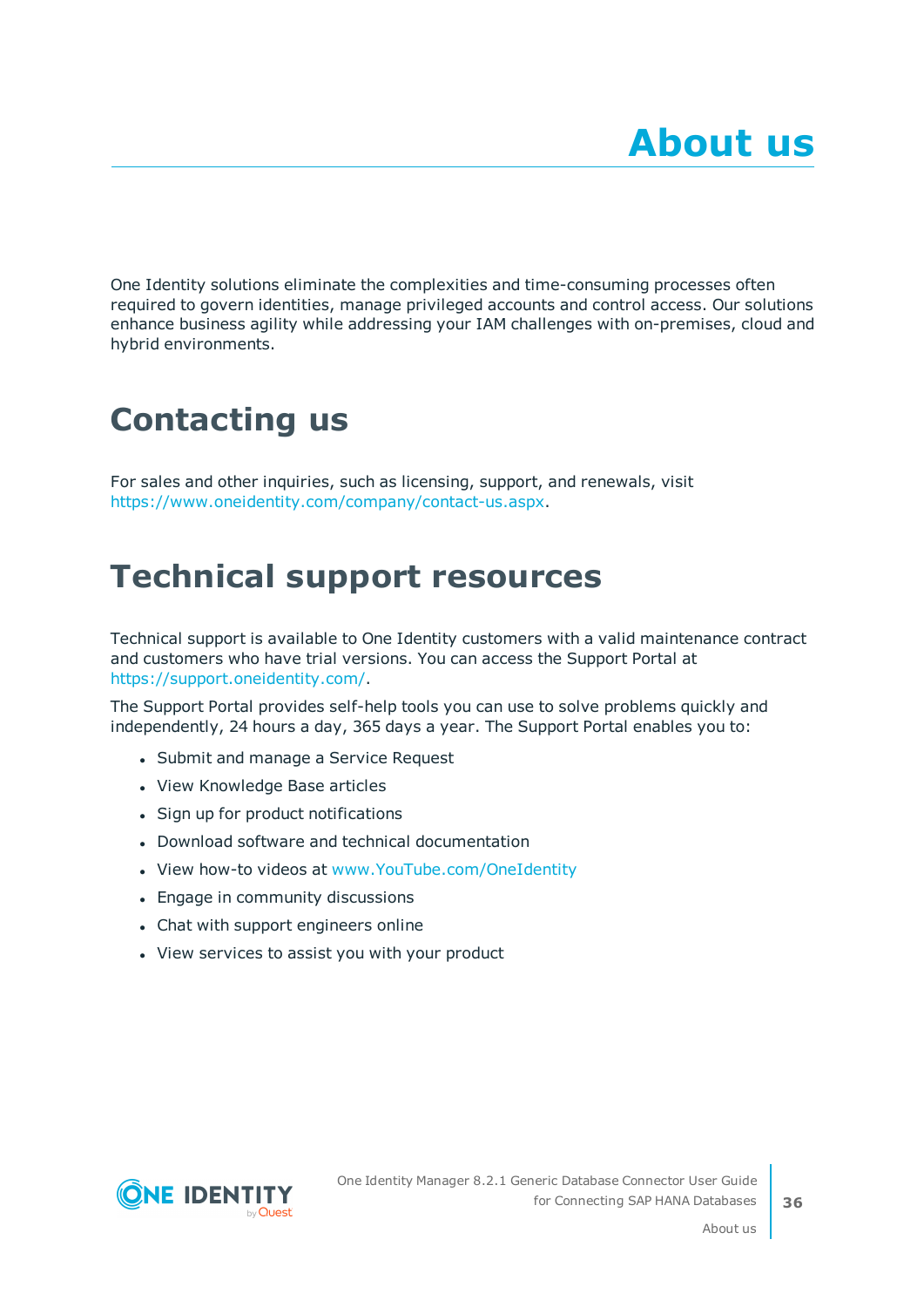# **Index**

### <span id="page-36-0"></span>**A**

application role [5](#page-4-0) application role for synchronization [9](#page-8-0)

### **B**

base object [13](#page-12-0), [32](#page-31-0)

### **D**

database connector generic [4](#page-3-0)

### **J**

Job server edit [10](#page-9-0)

### **M**

membership modify provisioning [30](#page-29-0)

### **O**

object delete immediately [29](#page-28-0) outstanding [27](#page-26-0), [29](#page-28-0) publish [29](#page-28-0) outstanding object [27](#page-26-0)

### **P**

provisioning members list [30](#page-29-0)



### **R**

remote connection server [13](#page-12-0)

### **S**

SAP HANA provider [4](#page-3-0) schema changes [24](#page-23-0) shrink [24](#page-23-0) update [24](#page-23-0) single object synchronization [32](#page-31-0) synchronization start [25](#page-24-0) synchronization analysis report [34](#page-33-1) synchronization configuration [13](#page-12-0), [15](#page-14-0) synchronization log [26](#page-25-0) synchronization server [13](#page-12-0) configure [10](#page-9-0) install [10](#page-9-0) Job server [10](#page-9-0)

### **T**

target system synchronization table to assign [27](#page-26-1) target system type [27](#page-26-1)

### **V**

variable set [13](#page-12-0)

One Identity Manager 8.2.1 Generic Database Connector User Guide for Connecting SAP HANA Databases

Index